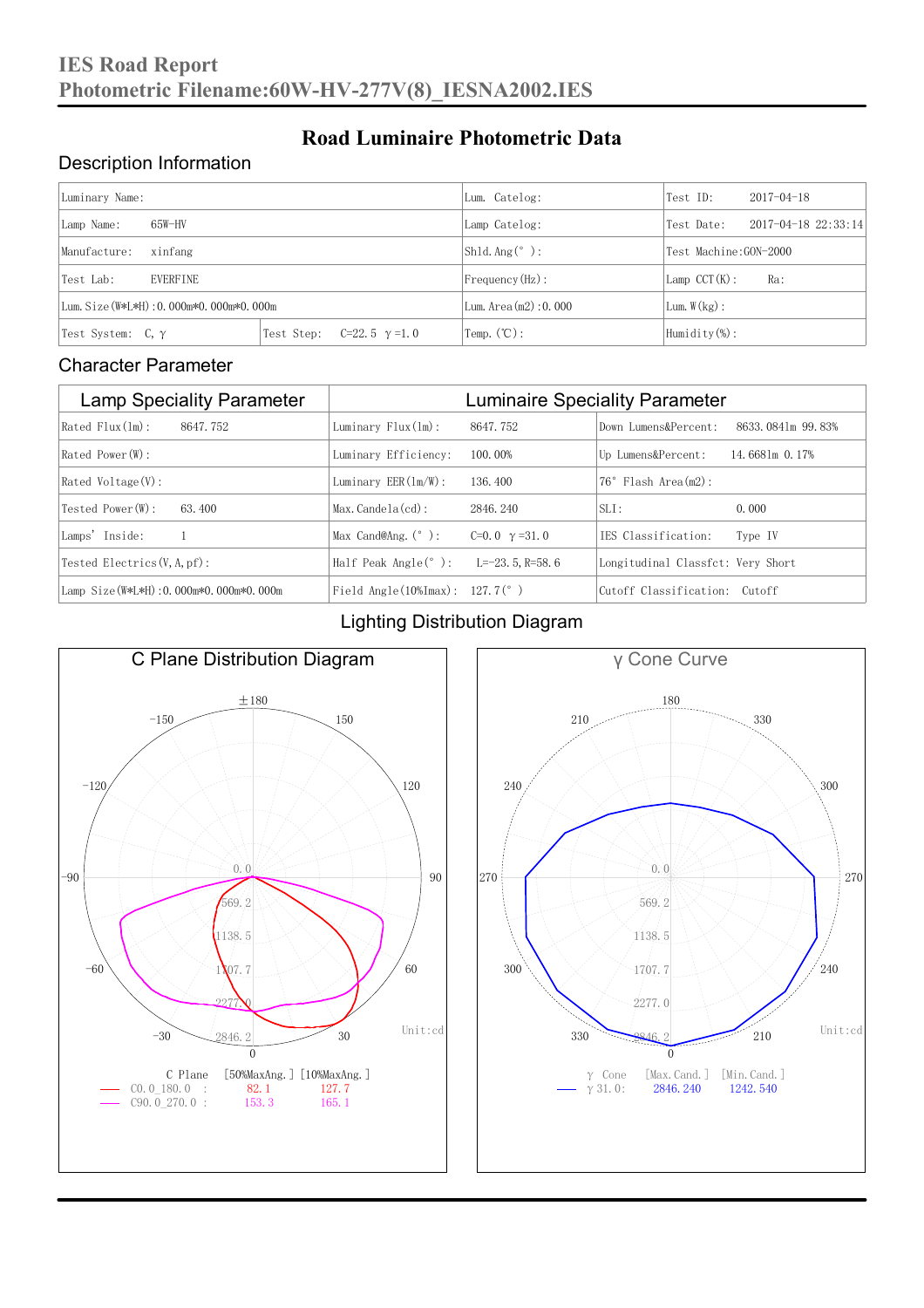### **2D Plane Light Intensity Distribution Curve**

| Lum. Name:           | Lum.Catelog:          | Test ID:<br>2017-04-18                         |
|----------------------|-----------------------|------------------------------------------------|
| Lamp Name: 65W-HV    | Lamp Catelog:         | Test Lab: EVERFINE                             |
| Manufacture: xinfang | Test Machine:GON-2000 | $\vert$ Test Date: 2017-04-18 22:33:14 $\vert$ |

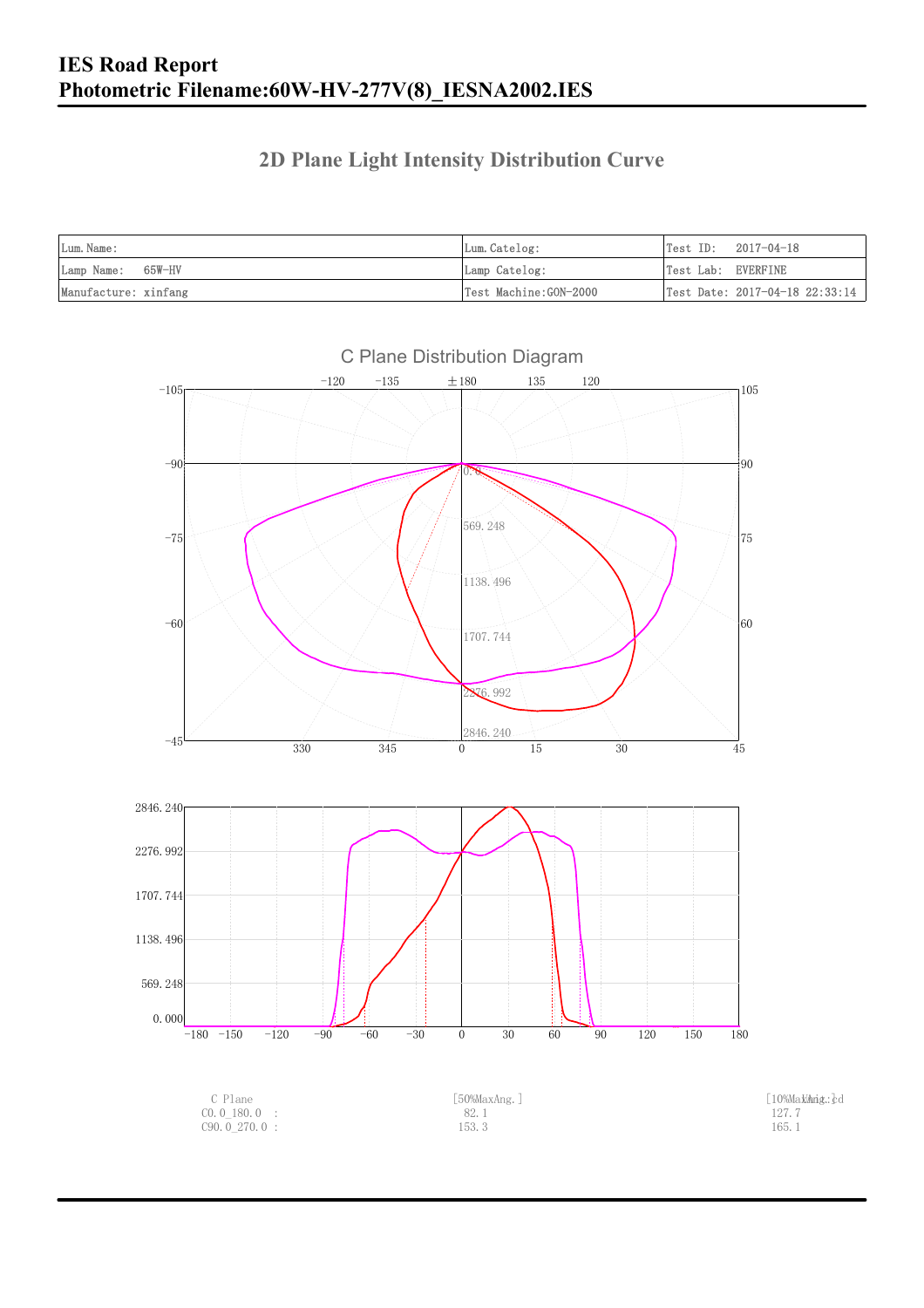### **3D Light Intensity Distribution Modal**

| Lum. Name:           | Lum.Catelog:          |                    | $\textsf{Test ID:} \quad 2017-04-18$ |
|----------------------|-----------------------|--------------------|--------------------------------------|
| Lamp Name: 65W-HV    | Lamp Catelog:         | Test Lab: EVERFINE |                                      |
| Manufacture: xinfang | Test Machine:GON-2000 |                    | Test Date: 2017-04-18 22:33:14       |

#### 3D Light Intensity Distribution Modal

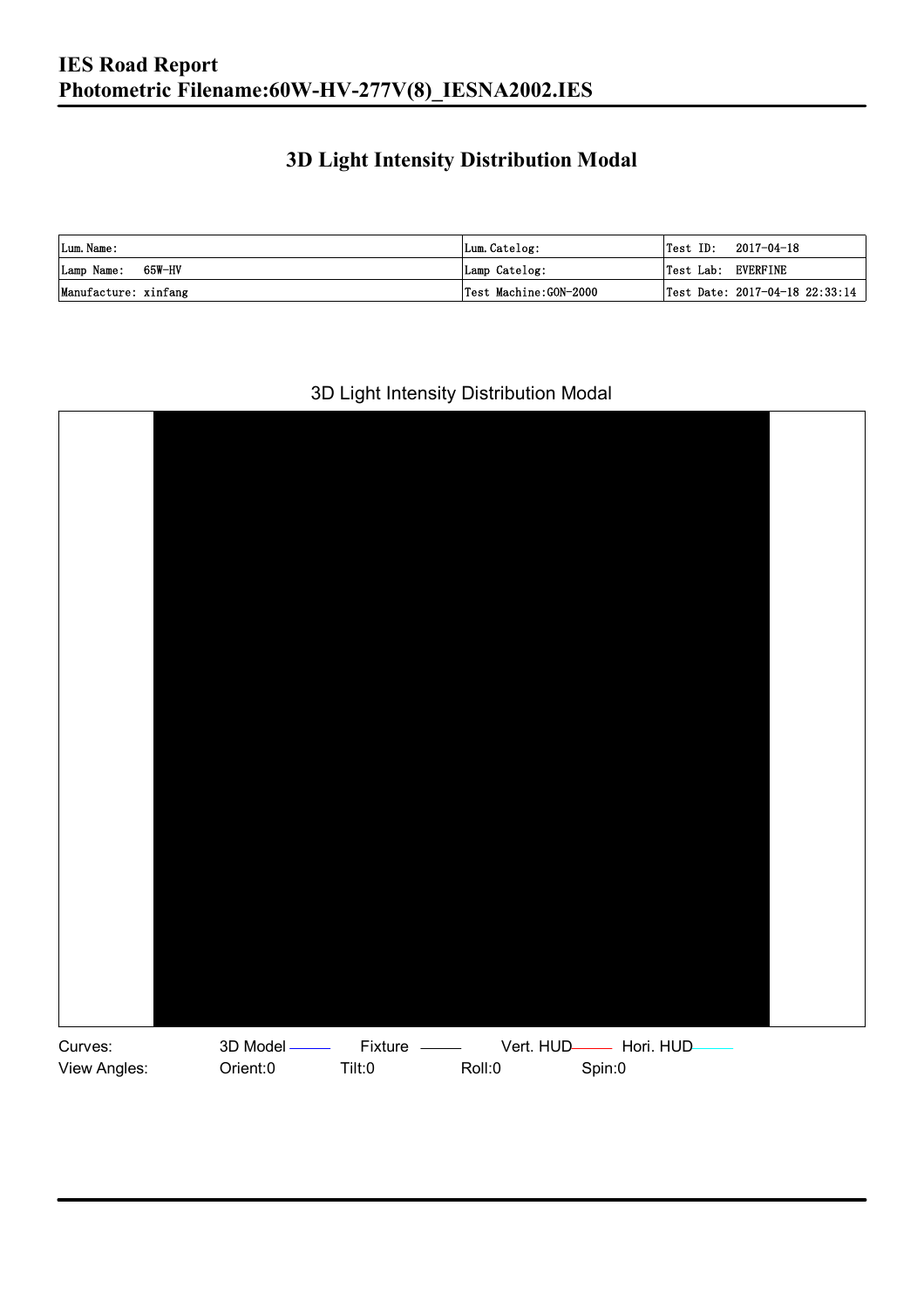### **IES Road Report Photometric Filename:60W-HV-277V(8)\_IESNA2002.IES**

### **Zonal Flux Tabulation**

| Zone $(\gamma)$ | Zone Flux | Sums Flux | Zone%Lamp | Sums%Lamp | Zone $(\gamma)$ | Zone Flux | Sums Flux | Zone%Lamp | Sums%Lamp |
|-----------------|-----------|-----------|-----------|-----------|-----------------|-----------|-----------|-----------|-----------|
|                 | (1m)      | (1m)      |           |           |                 | (1m)      | (1m)      |           |           |
| $0.0-1.0$       | 2.16      | 2.16      | 0.02      | 0.02      | $45.0 - 46.0$   | 157.96    | 157.96    | 1.83      | 1.83      |
| $1.0 - 2.0$     | 6.48      | 8.64      | 0.07      | 0.10      | 46.0 $-47.0$    | 159.44    | 317.40    | 1.84      | 3.67      |
| $2.0 - 3.0$     | 10.78     | 19.43     | 0.12      | 0.22      | 47.0-48.0       | 160.79    | 478.18    | 1.86      | 5.53      |
| $3.0 - 4.0$     | 15.07     | 34.50     | 0.17      | 0.40      | 48.0-49.0       | 162.01    | 640.20    | 1.87      | 7.40      |
| $4.0 - 5.0$     | 19.35     | 53.85     | 0.22      | 0.62      | 49.0 $-50.0$    | 162.98    | 803.18    | 1.88      | 9.29      |
| $5.0 - 6.0$     | 23.59     | 77.44     | 0.27      | 0.90      | $50.0 - 51.0$   | 163.75    | 966.92    | 1.89      | 11.18     |
| $6.0 - 7.0$     | 27.80     | 105.23    | 0.32      | 1.22      | $51.0 - 52.0$   | 164.34    | 1131.27   | 1.90      | 13.08     |
| $7.0 - 8.0$     | 31.97     | 137.21    | 0.37      | 1.59      | $52.0 - 53.0$   | 164.71    | 1295.97   | 1.90      | 14.99     |
| $8.0 - 9.0$     | 36.09     | 173.30    | 0.42      | 2.00      | $53.0 - 54.0$   | 164.80    | 1460.78   | 1.91      | 16.89     |
| $9.0 - 10.0$    | 40.18     | 213.48    | 0.46      | 2.47      | $54.0 - 55.0$   | 164.62    | 1625.39   | 1.90      | 18.80     |
| $10.0 - 11.0$   | 44.24     | 257.72    | 0.51      | 2.98      | $55.0 - 56.0$   | 164.16    | 1789.56   | 1.90      | 20.69     |
| $11.0 - 12.0$   | 48.25     | 305.97    | 0.56      | 3.54      | $56.0 - 57.0$   | 163.39    | 1952.95   | 1.89      | 22.58     |
| $12.0 - 13.0$   | 52.23     | 358.20    | 0.60      | 4.14      | $57.0 - 58.0$   | 162.25    | 2115.20   | 1.88      | 24.46     |
| $13.0 - 14.0$   | 56.19     | 414.39    | 0.65      | 4.79      | $58.0 - 59.0$   | 160.62    | 2275.82   | 1.86      | 26.32     |
| $14.0 - 15.0$   | 60.13     | 474.52    | 0.70      | 5.49      | 59.0-60.0       | 158.34    | 2434.16   | 1.83      | 28.15     |
| $15.0 - 16.0$   | 64.03     | 538.55    | 0.74      | 6.23      | $60.0 - 61.0$   | 155.39    | 2589.55   | 1.80      | 29.94     |
| $16.0 - 17.0$   | 67.94     | 606.49    | 0.79      | 7.01      | $61.0 - 62.0$   | 151.79    | 2741.34   | 1.76      | 31.70     |
| $17.0 - 18.0$   | 71.80     | 678.29    | 0.83      | 7.84      | $62.0 - 63.0$   | 147.74    | 2889.09   | 1.71      | 33.41     |
| $18.0 - 19.0$   | 75.64     | 753.93    | 0.87      | 8.72      | $63.0 - 64.0$   | 143.22    | 3032.30   | 1.66      | 35.06     |
| $19.0 - 20.0$   | 79.50     | 833.43    | 0.92      | 9.64      | $64.0 - 65.0$   | 138.33    | 3170.64   | 1.60      | 36.66     |
| $20.0 - 21.0$   | 83.39     | 916.83    | 0.96      | 10.60     | $65.0 - 66.0$   | 133.44    | 3304.08   | 1.54      | 38.21     |
| $21.0 - 22.0$   | 87.25     | 1004.07   | 1.01      | 11.61     | 66.0 $-67.0$    | 128.85    | 3432.93   | 1.49      | 39.70     |
| $22.0 - 23.0$   | 91.05     | 1095.12   | 1.05      | 12.66     | $67.0 - 68.0$   | 124.77    | 3557.70   | 1.44      | 41.14     |
| $23.0 - 24.0$   | 94.80     | 1189.93   | 1.10      | 13.76     | $68.0 - 69.0$   | 120.88    | 3678.58   | 1.40      | 42.54     |
| $24.0 - 25.0$   | 98.55     | 1288.47   | 1.14      | 14.90     | 69.0 $-70.0$    | 116.72    | 3795.30   | 1.35      | 43.89     |
| $25.0 - 26.0$   | 102.31    | 1390.78   | 1.18      | 16.08     | $70.0 - 71.0$   | 112.14    | 3907.43   | 1.30      | 45.18     |
| $26.0 - 27.0$   | 106.02    | 1496.80   | 1.23      | 17.31     | $71.0 - 72.0$   | 107.28    | 4014.72   | 1.24      | 46.42     |
| $27.0 - 28.0$   | 109.65    | 1606.45   | 1.27      | 18.58     | $72.0 - 73.0$   | 102.27    | 4116.99   | 1.18      | 47.61     |
| $28.0 - 29.0$   | 113.24    | 1719.69   | 1.31      | 19.89     | 73.0-74.0       | 97.03     | 4214.02   | 1.12      | 48.73     |
| $29.0 - 30.0$   | 116.80    | 1836.49   | 1.35      | 21.24     | 74.0-75.0       | 90.60     | 4304.61   | 1.05      | 49.78     |
| $30.0 - 31.0$   | 120.24    | 1956.73   | 1.39      | 22.63     | $75.0 - 76.0$   | 81.84     | 4386.45   | 0.95      | 50.72     |
| $31.0 - 32.0$   | 123.61    | 2080.34   | 1.43      | 24.06     | $76.0 - 77.0$   | 71.57     | 4458.01   | 0.83      | 51.55     |
| $32.0 - 33.0$   | 126.87    | 2207.20   | 1.47      | 25.52     | $77.0 - 78.0$   | 62.12     | 4520.13   | 0.72      | 52.27     |
| $33.0 - 34.0$   | 129.99    | 2337.20   | 1.50      | 27.03     | $78.0 - 79.0$   | 52.56     | 4572.69   | 0.61      | 52.88     |
| $34.0 - 35.0$   | 133.01    | 2470.20   | 1.54      | 28.56     | 79.0-80.0       | 40.53     | 4613.21   | 0.47      | 53.35     |
| $35.0 - 36.0$   | 135.93    | 2606.13   | 1.57      | 30.14     | $80.0 - 81.0$   | 29.26     | 4642.47   | 0.34      | 53.68     |
| $36.0 - 37.0$   | 138.70    | 2744.83   | 1.60      | 31.74     | $81.0 - 82.0$   | 20.98     | 4663.46   | 0.24      | 53.93     |
| $37.0 - 38.0$   | 141.33    | 2886.16   | 1.63      | 33.37     | $82.0 - 83.0$   | 14.35     | 4677.80   | 0.17      | 54.09     |
| $38,0-39,0$     | 143.84    | 3030.00   | 1.66      | 35.04     | 83.0-84.0       | 8.98      | 4686.78   | 0.10      | 54.20     |
| $39.0 - 40.0$   | 146.26    | 3176.26   | 1.69      | 36.73     | $84.0 - 85.0$   | 4.60      | 4691.38   | 0.05      | 54.25     |
| $40.0 - 41.0$   | 148.52    | 3324.78   | 1.72      | 38.45     | 85.0-86.0       | 1.76      | 4693.13   | 0.02      | 54.27     |
| $41.0 - 42.0$   | 150.60    | 3475.39   | 1.74      | 40.19     | 86.0-87.0       | 0.61      | 4693.74   | 0.01      | 54.28     |
| $42.0 - 43.0$   | 152.57    | 3627.96   | 1.76      | 41.95     | $87.0 - 88.0$   | 0.32      | 4694.07   | 0.00      | 54.28     |
| $43.0 - 44.0$   | 154.46    | 3782.42   | 1.79      | 43.74     | $88.0 - 89.0$   | 0.21      | 4694.27   | 0.00      | 54.28     |
| 44.0-45.0       | 156.26    | 3938.68   | 1.81      | 45.55     | 89.0-90.0       | 0.13      | 4694.40   | 0.00      | 54.28     |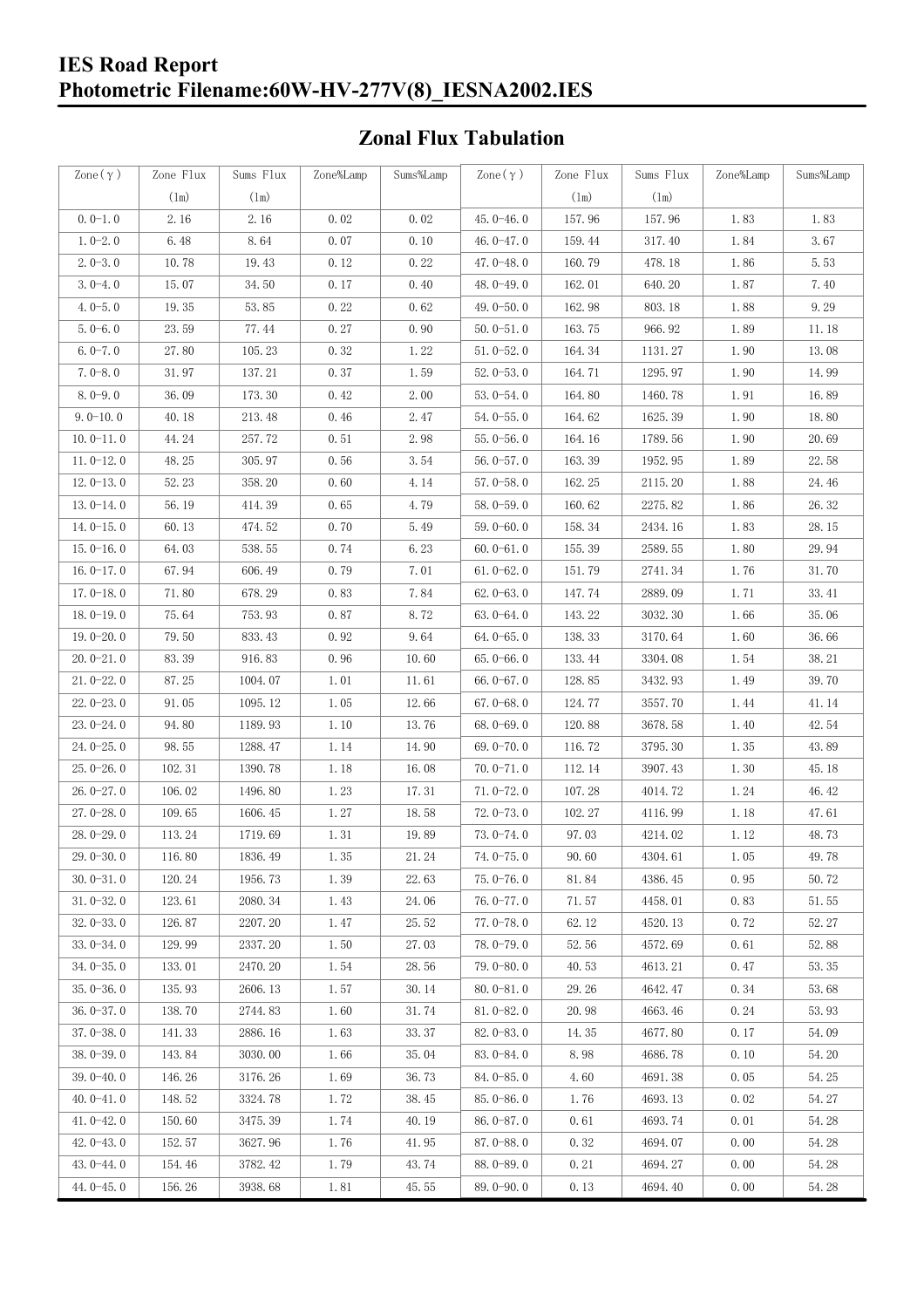### **IES Road Report Photometric Filename:60W-HV-277V(8)\_IESNA2002.IES**

### **Zonal Flux Tabulation - (Cont.)**

| Zone $(\gamma)$ | Zone Flux | Sums Flux     | Zone%Lamp | Sums%Lamp | Zone $(\gamma)$ | Zone Flux     | Sums Flux     | Zone%Lamp | Sums%Lamp |
|-----------------|-----------|---------------|-----------|-----------|-----------------|---------------|---------------|-----------|-----------|
|                 | (1m)      | $(\text{lm})$ |           |           |                 | $(\text{lm})$ | $(\text{lm})$ |           |           |
| $90.0 - 91.0$   | 0.12      | 0.12          | 0.00      | 0.00      | $135.0 - 136.0$ | 0.23          | 0.23          | 0.00      | 0.00      |
| $91.0 - 92.0$   | 0.11      | 0.23          | 0.00      | 0.00      | $136.0 - 137.0$ | 0.22          | 0.45          | 0.00      | 0.01      |
| $92.0 - 93.0$   | 0.11      | 0.34          | 0.00      | 0.00      | 137.0-138.0     | 0.22          | 0.67          | 0.00      | 0.01      |
| $93.0 - 94.0$   | 0.11      | 0.45          | 0.00      | 0.01      | 138.0-139.0     | 0.22          | 0.89          | 0.00      | 0.01      |
| $94.0 - 95.0$   | 0.11      | 0.57          | 0.00      | 0.01      | 139.0-140.0     | 0.21          | 1.10          | 0.00      | 0.01      |
| $95.0 - 96.0$   | 0.12      | 0.68          | 0.00      | 0.01      | $140.0 - 141.0$ | 0.21          | 1.31          | 0.00      | 0.02      |
| $96.0 - 97.0$   | 0.12      | 0.80          | 0.00      | 0.01      | 141.0-142.0     | 0.21          | 1.52          | 0.00      | 0.02      |
| $97.0 - 98.0$   | 0.12      | 0.93          | 0.00      | 0.01      | 142.0-143.0     | 0.20          | 1.72          | 0.00      | 0.02      |
| $98.0 - 99.0$   | 0.13      | 1.05          | 0.00      | 0.01      | 143.0-144.0     | 0.19          | 1.91          | 0.00      | 0.02      |
| $99.0 - 100.0$  | 0.13      | 1.19          | 0.00      | 0.01      | 144.0-145.0     | 0.19          | 2.10          | 0.00      | 0.02      |
| $100.0 - 101.0$ | 0.14      | 1.33          | 0.00      | 0.02      | $145.0 - 146.0$ | 0.19          | 2.29          | 0.00      | 0.03      |
| $101.0 - 102.0$ | 0.15      | 1.48          | 0.00      | 0.02      | $146.0 - 147.0$ | 0.18          | 2.47          | 0.00      | 0.03      |
| $102.0 - 103.0$ | 0.15      | 1.63          | 0.00      | 0.02      | 147.0-148.0     | 0.18          | 2.65          | 0.00      | 0.03      |
| $103.0 - 104.0$ | 0.16      | 1.79          | 0.00      | 0.02      | 148.0-149.0     | 0.17          | 2.83          | 0.00      | 0.03      |
| $104.0 - 105.0$ | 0.17      | 1.97          | 0.00      | 0.02      | $149.0 - 150.0$ | 0.17          | 2.99          | 0.00      | 0.03      |
| $105.0 - 106.0$ | 0.18      | 2.15          | 0.00      | 0.02      | $150.0 - 151.0$ | 0.16          | 3.16          | 0.00      | 0.04      |
| 106.0-107.0     | 0.19      | 2.34          | 0.00      | 0.03      | $151.0 - 152.0$ | 0.16          | 3.32          | 0.00      | 0.04      |
| $107.0 - 108.0$ | 0.20      | 2.54          | 0.00      | 0.03      | $152.0 - 153.0$ | 0.15          | 3.47          | 0.00      | 0.04      |
| $108.0 - 109.0$ | 0.21      | 2.75          | 0.00      | 0.03      | $153.0 - 154.0$ | 0.15          | 3.61          | 0.00      | 0.04      |
| $109.0 - 110.0$ | 0.22      | 2.96          | 0.00      | 0.03      | 154.0-155.0     | 0.14          | 3.75          | 0.00      | 0.04      |
| $110.0 - 111.0$ | 0.22      | 3.18          | 0.00      | 0.04      | $155.0 - 156.0$ | 0.13          | 3.88          | 0.00      | 0.04      |
| $111.0 - 112.0$ | 0.23      | 3.41          | 0.00      | 0.04      | $156.0 - 157.0$ | 0.13          | 4.01          | 0.00      | 0.05      |
| $112.0 - 113.0$ | 0.23      | 3.65          | 0.00      | 0.04      | $157.0 - 158.0$ | 0.12          | 4.13          | 0.00      | 0.05      |
| $113.0 - 114.0$ | 0.24      | 3.88          | 0.00      | 0.04      | 158.0-159.0     | 0.12          | 4.25          | 0.00      | 0.05      |
| $114.0 - 115.0$ | 0.24      | 4.12          | 0.00      | 0.05      | $159.0 - 160.0$ | 0.11          | 4.36          | 0.00      | 0.05      |
| $115.0 - 116.0$ | 0.24      | 4.36          | 0.00      | 0.05      | $160.0 - 161.0$ | 0.11          | 4.47          | 0.00      | 0.05      |
| $116.0 - 117.0$ | 0.24      | 4.60          | 0.00      | 0.05      | $161.0 - 162.0$ | 0.10          | 4.57          | 0.00      | 0.05      |
| $117.0 - 118.0$ | 0.24      | 4.84          | 0.00      | 0.06      | $162.0 - 163.0$ | 0.10          | 4.67          | 0.00      | 0.05      |
| $118.0 - 119.0$ | 0.24      | 5.08          | 0.00      | 0.06      | $163.0 - 164.0$ | 0.09          | 4.76          | 0.00      | 0.06      |
| $119.0 - 120.0$ | 0.24      | 5.33          | 0.00      | 0.06      | $164.0 - 165.0$ | 0.09          | 4.85          | 0.00      | $0.06\,$  |
| $120.0 - 121.0$ | 0.25      | 5.57          | 0.00      | 0.06      | $165.0 - 166.0$ | 0.08          | 4.93          | 0.00      | 0.06      |
| $121.0 - 122.0$ | 0.25      | 5.83          | 0.00      | 0.07      | $166.0 - 167.0$ | 0.08          | 5.01          | 0.00      | 0.06      |
| $122.0 - 123.0$ | 0.25      | 6.08          | 0.00      | 0.07      | $167.0 - 168.0$ | 0.08          | 5.09          | 0.00      | 0.06      |
| $123.0 - 124.0$ | 0.25      | 6.33          | 0.00      | 0.07      | $168.0 - 169.0$ | 0.08          | 5.17          | 0.00      | 0.06      |
| $124.0 - 125.0$ | 0.25      | 6.59          | 0.00      | 0.08      | 169.0-170.0     | 0.08          | 5.25          | 0.00      | 0.06      |
| $125.0 - 126.0$ | 0.26      | 6.85          | 0.00      | 0.08      | $170.0 - 171.0$ | 0.07          | 5.32          | 0.00      | 0.06      |
| 126.0-127.0     | 0.26      | 7.10          | 0.00      | 0.08      | 171.0-172.0     | 0.06          | 5.38          | 0.00      | 0.06      |
| $127.0 - 128.0$ | 0.26      | 7.36          | 0.00      | 0.09      | 172.0-173.0     | 0.06          | 5.44          | 0.00      | 0.06      |
| $128.0 - 129.0$ | 0.25      | 7.61          | 0.00      | 0.09      | 173.0-174.0     | 0.05          | 5.49          | 0.00      | 0.06      |
| $129.0 - 130.0$ | 0.25      | 7.86          | 0.00      | 0.09      | 174.0-175.0     | 0.04          | 5.53          | 0.00      | 0.06      |
| $130.0 - 131.0$ | 0.25      | 8.10          | 0.00      | 0.09      | $175.0 - 176.0$ | 0.03          | 5.56          | 0.00      | 0.06      |
| $131.0 - 132.0$ | 0.24      | 8.35          | 0.00      | 0.10      | 176.0-177.0     | 0.03          | 5.59          | 0.00      | 0.06      |
| $132.0 - 133.0$ | 0.24      | 8.58          | 0.00      | 0.10      | 177.0-178.0     | 0.02          | 5.61          | 0.00      | 0.06      |
| $133.0 - 134.0$ | 0.23      | 8.81          | 0.00      | 0.10      | 178.0-179.0     | 0.01          | 5.62          | 0.00      | 0.07      |
| $134.0 - 135.0$ | 0.23      | 9.04          | 0.00      | 0.10      | $179.0 - 180.0$ | 0.00          | 5.63          | 0.00      | 0.07      |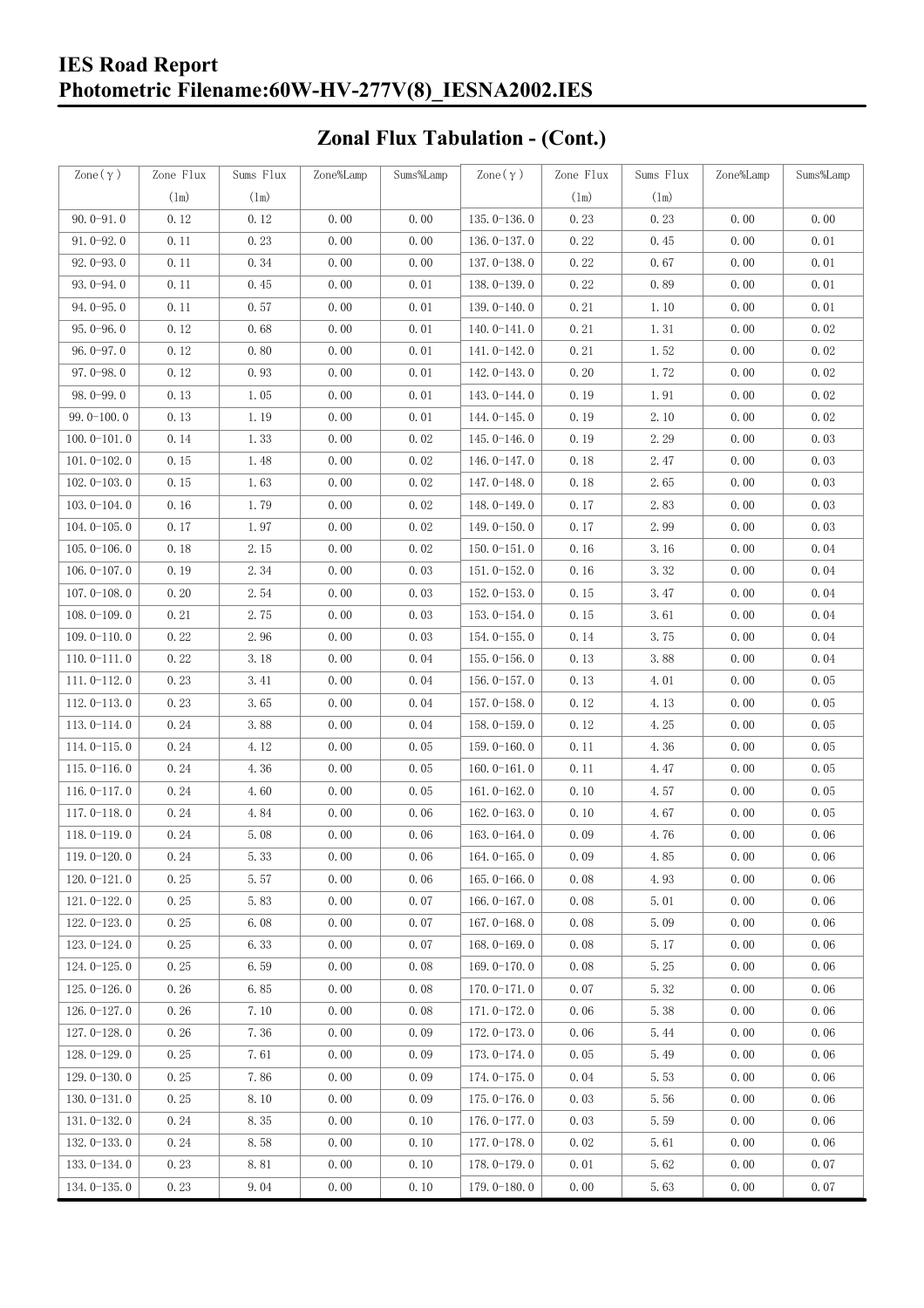### **Rectangle ISO Lighting Intensity Diagram**

| Lum. Name:           | Lum.Catelog:          | $\textsf{Test ID:} \quad 2017-04-18$ |
|----------------------|-----------------------|--------------------------------------|
| Lamp Name: 65W-HV    | Lamp Catelog:         | Test Lab: EVERFINE                   |
| Manufacture: xinfang | Test Machine:GON-2000 | Test Date: $2017-04-18$ $22:33:14$   |



Maximum Cand.@Angle: H=31.0°,V=0.0°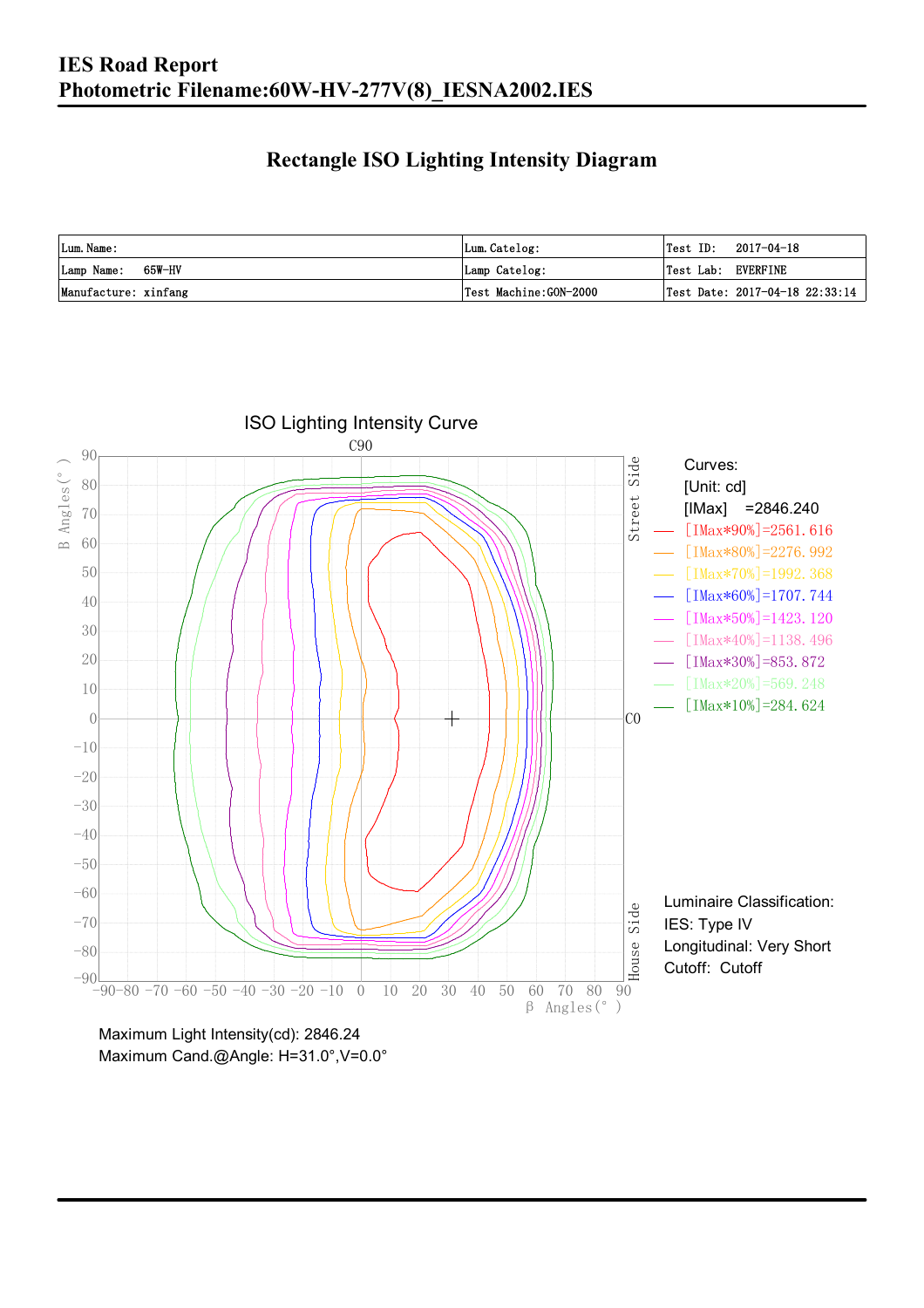#### **Round ISO Lighting Intensity Diagram**

| Lum. Name:           | Lum.Catelog:          |                    | $\textsf{Test ID:} \quad 2017-04-18$ |
|----------------------|-----------------------|--------------------|--------------------------------------|
| Lamp Name: 65W-HV    | Lamp Catelog:         | Test Lab: EVERFINE |                                      |
| Manufacture: xinfang | Test Machine:GON-2000 |                    | Test Date: 2017-04-18 22:33:14       |

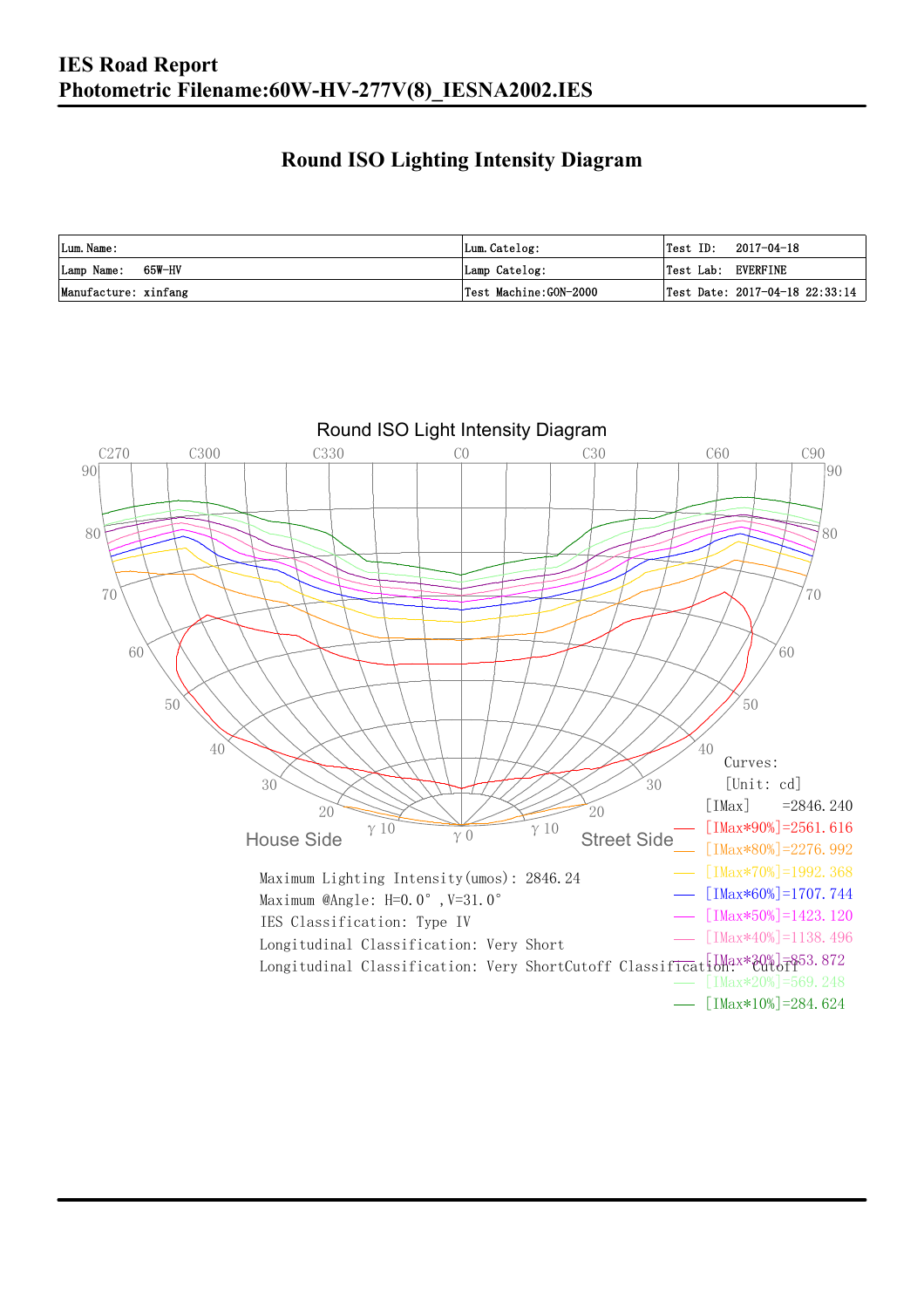### **Plane ISO-Illuminance Diagram**

| Lum. Name:           | Lum.Catelog:          | $\textsf{Test ID:} \quad 2017-04-18$   |
|----------------------|-----------------------|----------------------------------------|
| Lamp Name: 65W-HV    | Lamp Catelog:         | Test Lab: EVERFINE                     |
| Manufacture: xinfang | Test Machine:GON-2000 | $\vert$ Test Date: 2017-04-18 22:33:14 |



Plane ISO-Illuminance Curve

Working Plane Maximum Illuminance(lx): 268.46 Working Plane Maximum Illuminance Position(d/h):H0.0 V0.2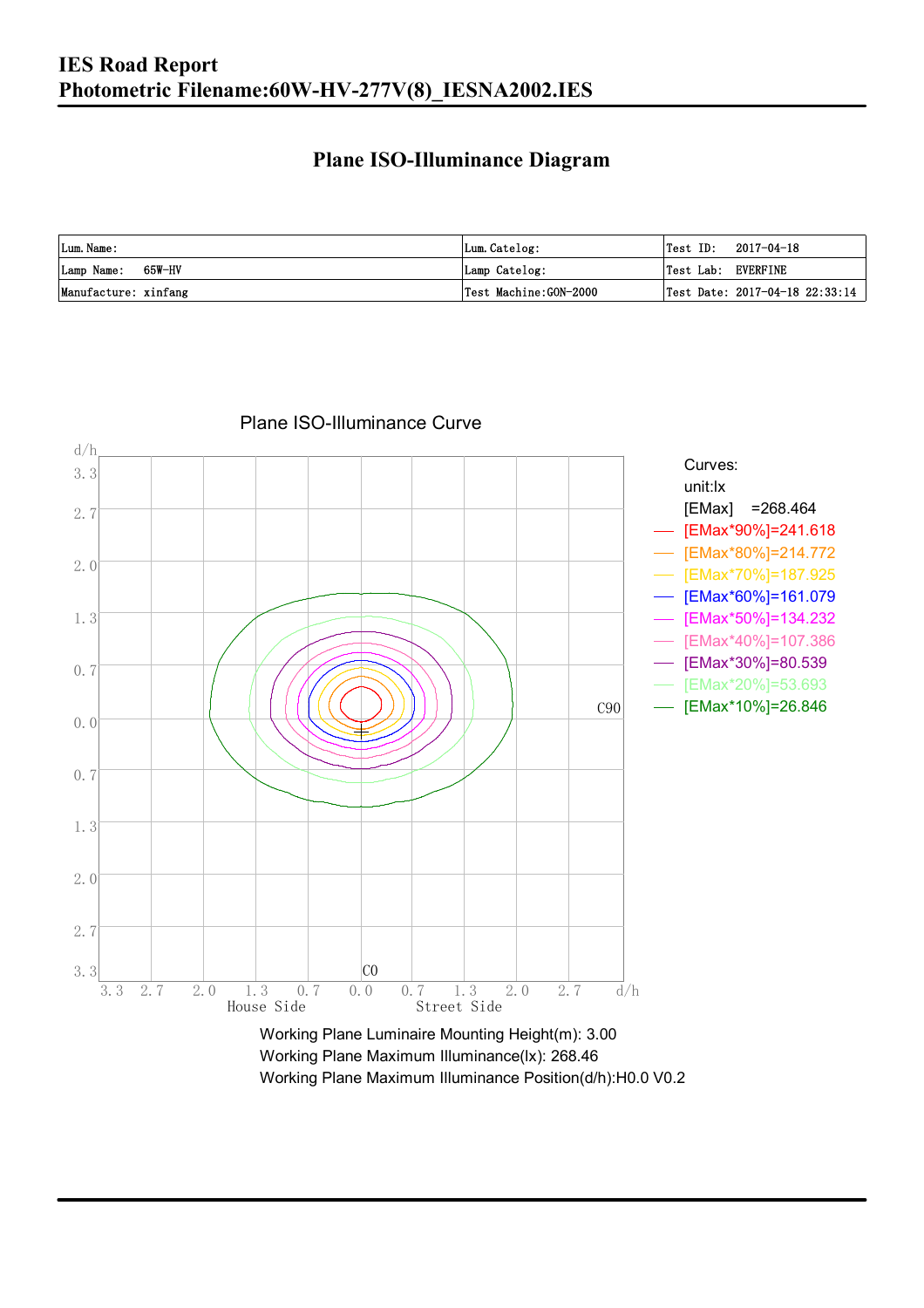#### **3D Plane ISO Illuminance Diagram**

| Lum. Name:           | Lum.Catelog:          |                    | $\textsf{Test ID:} \quad 2017-04-18$ |
|----------------------|-----------------------|--------------------|--------------------------------------|
| Lamp Name: 65W-HV    | Lamp Catelog:         | Test Lab: EVERFINE |                                      |
| Manufacture: xinfang | Test Machine:GON-2000 |                    | Test Date: 2017-04-18 22:33:14       |

#### 3D Plane Illuminance Modal

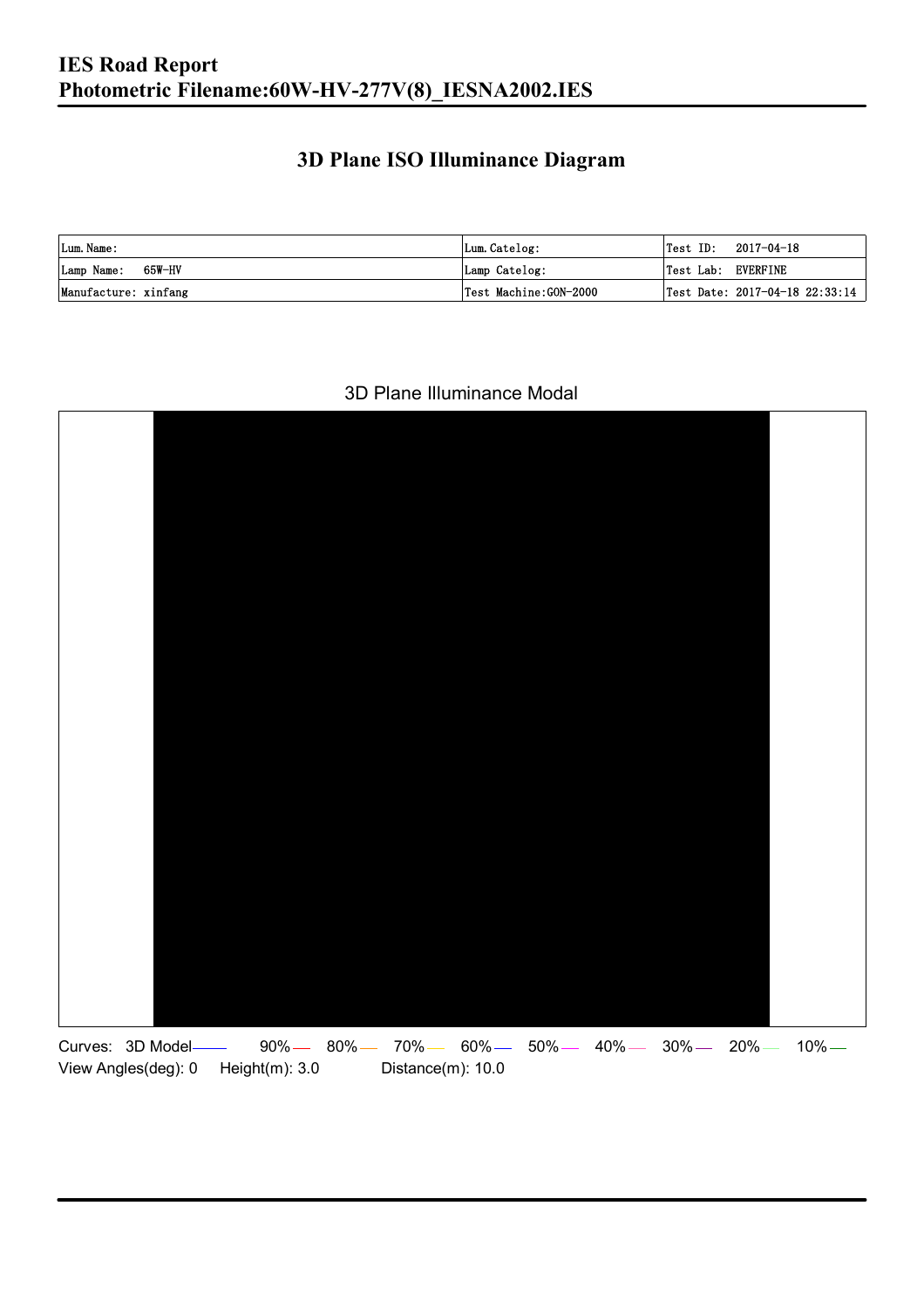### **Space ISO Illuminance Diagram**

| Lum. Name:           | Lum.Catelog:          | 'Test ID:          | 2017-04-18                         |
|----------------------|-----------------------|--------------------|------------------------------------|
| Lamp Name: 65W-HV    | Lamp Catelog:         | Test Lab: EVERFINE |                                    |
| Manufacture: xinfang | Test Machine:GON-2000 |                    | Test Date: $2017-04-18$ $22:33:14$ |



Space ISO Illuminance Curve

Space Plane Maximum Illuminance and @Angle:2415.88lx,9.0deg Plane Maximum Lighting Intensity and @Angle:2846.240cd,0eg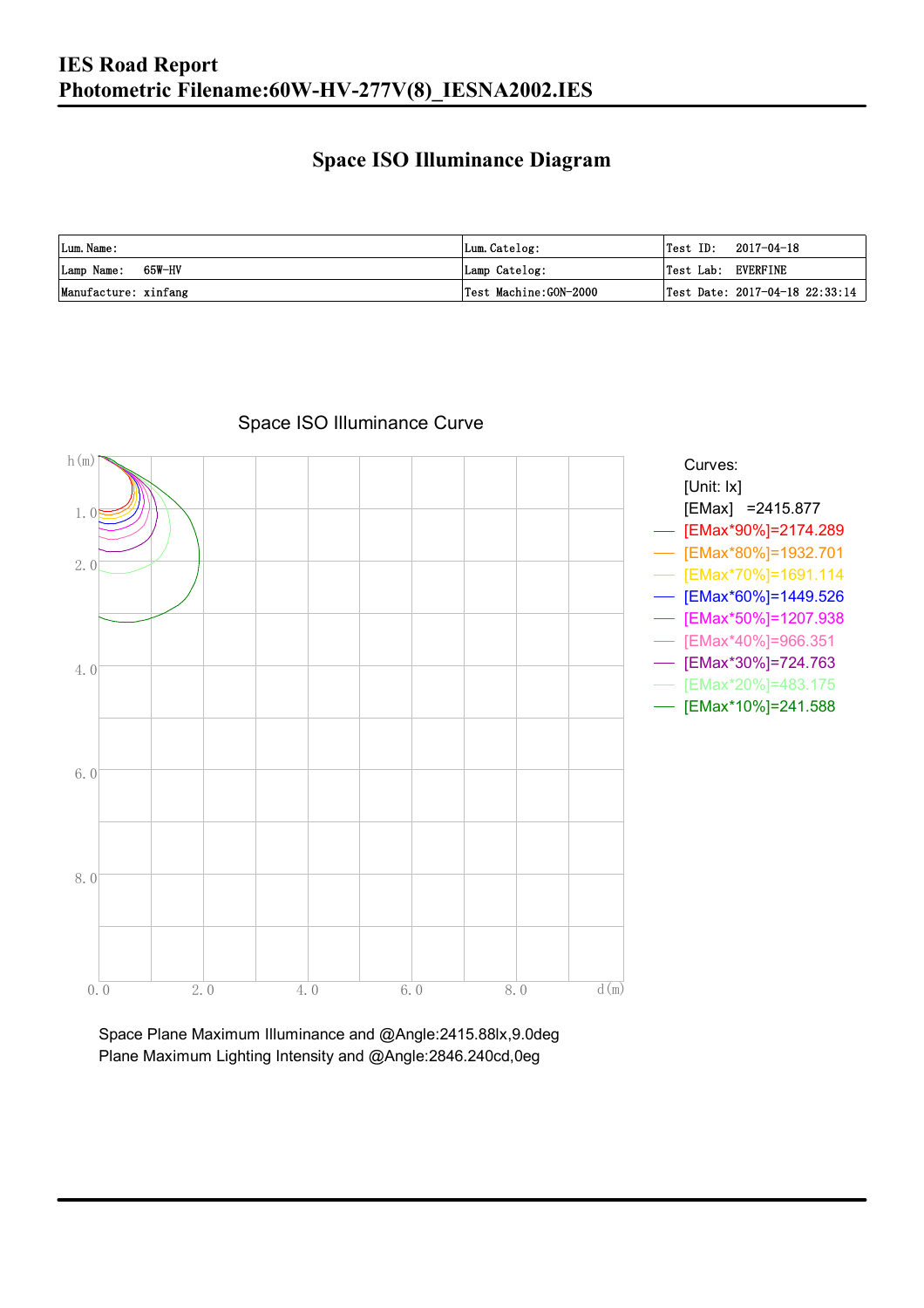### **Illuminance-Distance Diagram**

| Lum. Name:           | Lum.Catelog:          | Test ID:           | 2017-04-18                                            |
|----------------------|-----------------------|--------------------|-------------------------------------------------------|
| Lamp Name: 65W-HV    | Lamp Catelog:         | Test Lab: EVERFINE |                                                       |
| Manufacture: xinfang | Test Machine:GON-2000 |                    | $\textsf{Test Date: } 2017-04-18 \texttt{ } 22:33:14$ |

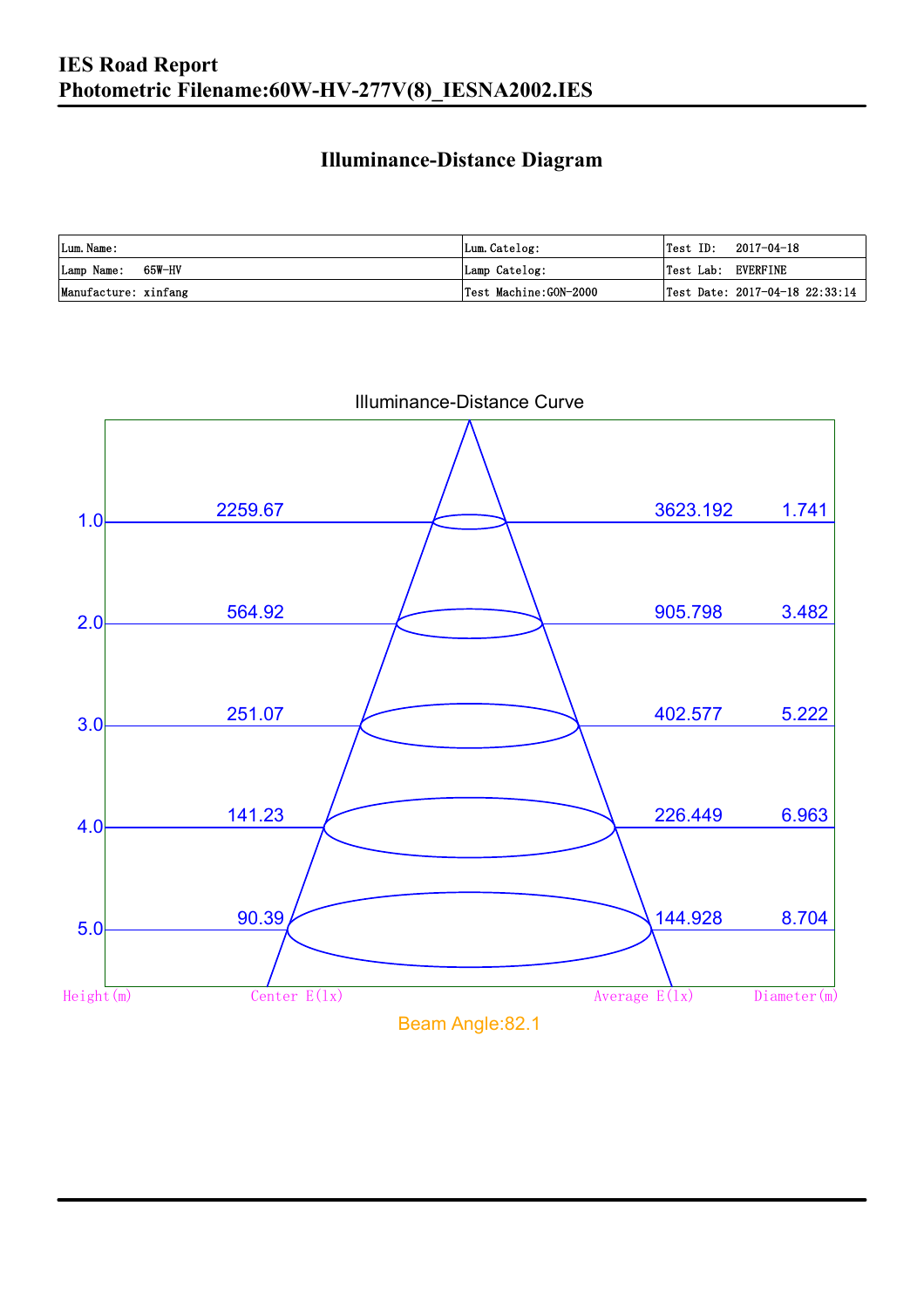### **Road Coefficient of Utilization Curves**

| Lum. Name:           | Lum.Catelog:          | Test ID:           | 2017-04-18                     |
|----------------------|-----------------------|--------------------|--------------------------------|
| Lamp Name: 65W-HV    | Lamp Catelog:         | Test Lab: EVERFINE |                                |
| Manufacture: xinfang | Test Machine:GON-2000 |                    | Test Date: 2017-04-18 22:33:14 |



Tilt Angles: Ang1(deg): 0 Ang2(deg): 5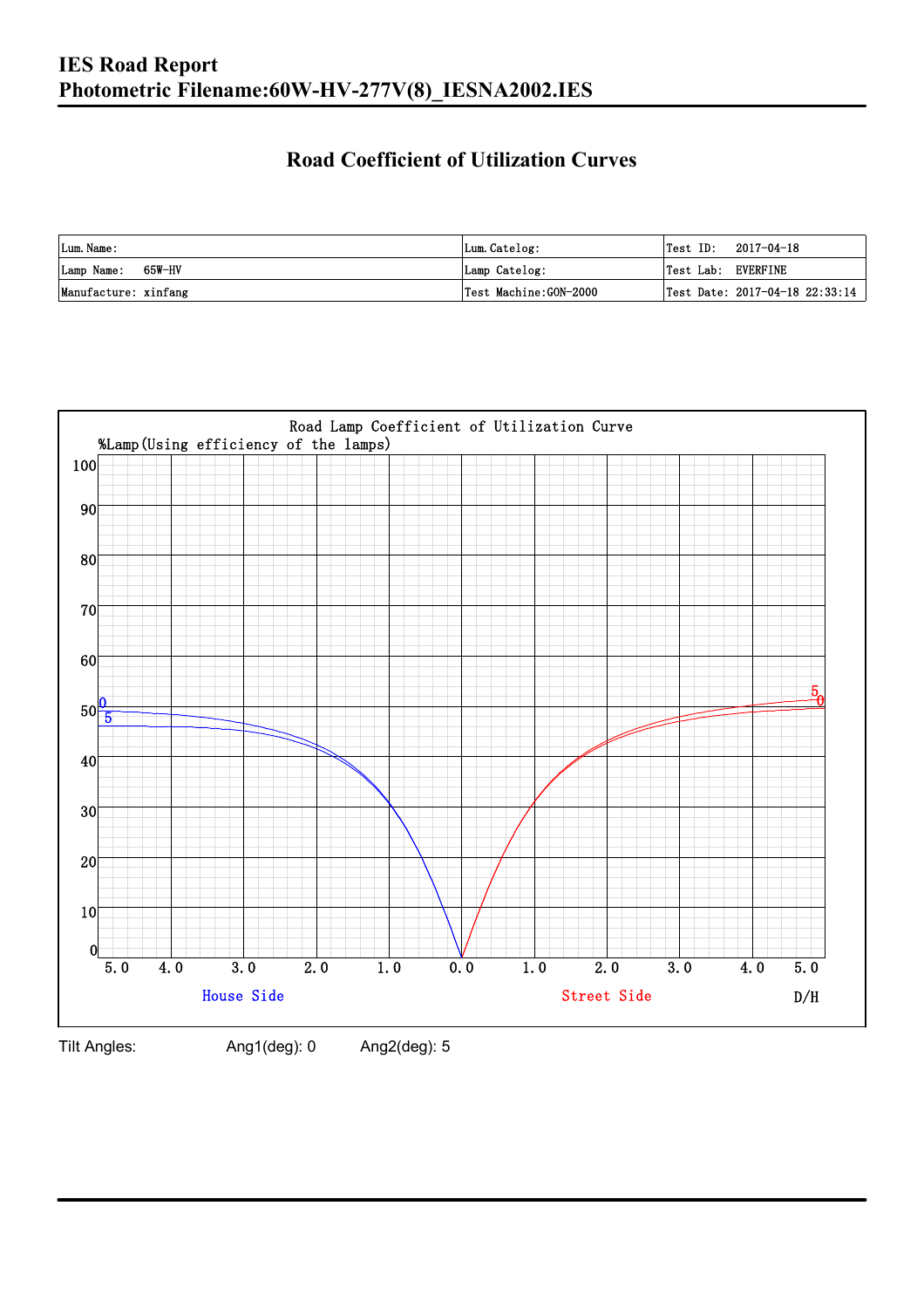#### **IES Road Report Photometric Filename:60W-HV-277V(8)\_IESNA2002.IES**

### **Candela Tabulation**

| V/H           | CO.0    | C22.5   | C45.0   | C67.5   | C90.0   | C112.5  | C135.0  | C157.5  | C180.0  | C202.5  | C225.0  | C <sub>247.5</sub> |
|---------------|---------|---------|---------|---------|---------|---------|---------|---------|---------|---------|---------|--------------------|
| $\gamma$ 0.0  | 2259.67 | 2259.67 | 2259.67 | 2259.67 | 2259.67 | 2259.67 | 2259.67 | 2259.67 | 2259.67 | 2259.67 | 2259.67 | 2259.67            |
| $\gamma$ 1.0  | 2294.83 | 2288.01 | 2282.17 | 2265.79 | 2262.56 | 2246.55 | 2236.77 | 2228.79 | 2228.43 | 2225.99 | 2234.25 | 2240.13            |
| $\gamma$ 2.0  | 2325.31 | 2315.36 | 2301.37 | 2279.36 | 2261.63 | 2232.09 | 2210.83 | 2196.34 | 2190.81 | 2195.42 | 2212.83 | 2227.85            |
| $\gamma$ 3.0  | 2353.06 | 2342.69 | 2315.02 | 2295.52 | 2258.03 | 2216.50 | 2184.38 | 2164.11 | 2156.79 | 2162.08 | 2183.89 | 2208.51            |
| $\gamma$ 4.0  | 2383.79 | 2366.40 | 2337.58 | 2310.25 | 2256.11 | 2200.66 | 2158.12 | 2129.84 | 2118.85 | 2131.39 | 2160.30 | 2202.35            |
| $\gamma$ 5.0  | 2410.73 | 2392.01 | 2358.31 | 2323.21 | 2250.96 | 2182.65 | 2130.67 | 2096.25 | 2082.36 | 2097.04 | 2134.33 | 2189.27            |
| $\gamma$ 6.0  | 2435.68 | 2409.03 | 2376.62 | 2330.97 | 2246.12 | 2164.49 | 2102.59 | 2061.17 | 2046.73 | 2060.08 | 2101.08 | 2173.04            |
| $\gamma$ 7.0  | 2459.73 | 2433.59 | 2394.09 | 2342.20 | 2240.27 | 2146.35 | 2074.75 | 2026.28 | 2009.12 | 2027.28 | 2074.89 | 2154.84            |
| $\gamma$ 8.0  | 2479.90 | 2451.49 | 2413.90 | 2340.63 | 2234.16 | 2126.65 | 2046.56 | 1990.18 | 1969.78 | 1992.31 | 2050.39 | 2138.37            |
| $\gamma$ 9.0  | 2507.35 | 2473.75 | 2425.37 | 2335.12 | 2228.94 | 2107.04 | 2018.72 | 1952.91 | 1928.14 | 1954.04 | 2023.09 | 2120.58            |
| $\gamma$ 10.0 | 2529.41 | 2489.50 | 2449.98 | 2346.84 | 2222.47 | 2089.23 | 1990.17 | 1912.94 | 1886.65 | 1917.01 | 1997.37 | 2099.15            |
| $\gamma$ 11.0 | 2554.02 | 2510.87 | 2456.77 | 2359.06 | 2219.46 | 2070.74 | 1961.46 | 1872.16 | 1841.49 | 1878.29 | 1967.90 | 2092.67            |
| $\gamma$ 12.0 | 2574.79 | 2526.93 | 2475.40 | 2373.03 | 2218.45 | 2054.48 | 1933.14 | 1830.71 | 1798.38 | 1837.56 | 1936.76 | 2074.48            |
| $\gamma$ 13.0 | 2591.01 | 2541.67 | 2493.55 | 2385.00 | 2220.58 | 2040.95 | 1902.29 | 1791.26 | 1758.46 | 1794.51 | 1909.65 | 2053.88            |
| $\gamma$ 14.0 | 2608.10 | 2563.21 | 2507.59 | 2394.02 | 2222.04 | 2027.10 | 1870.73 | 1752.20 | 1717.82 | 1757.46 | 1880.80 | 2051.88            |
| $\gamma$ 15.0 | 2623.15 | 2581.02 | 2522.60 | 2408.68 | 2225.86 | 2015.89 | 1839.74 | 1715.60 | 1679.36 | 1716.26 | 1855.60 | 2039.45            |
| $\gamma$ 16.0 | 2639.34 | 2600.52 | 2536.60 | 2418.25 | 2235.46 | 2005.13 | 1808.78 | 1680.17 | 1642.57 | 1684.10 | 1825.73 | 2031.53            |
| $\gamma$ 17.0 | 2655.20 | 2614.48 | 2556.54 | 2435.69 | 2244.50 | 1995.38 | 1779.70 | 1647.16 | 1610.84 | 1650.18 | 1797.70 | 2020.74            |
| $\gamma$ 18.0 | 2668.82 | 2634.74 | 2566.60 | 2445.20 | 2253.56 | 1985.61 | 1750.29 | 1613.53 | 1581.56 | 1613.35 | 1770.88 | 2009.90            |
| $\gamma$ 19.0 | 2682.09 | 2648.45 | 2582.25 | 2459.70 | 2263.92 | 1979.03 | 1721.52 | 1583.33 | 1551.07 | 1582.15 | 1741.57 | 2001.96            |
| $\gamma$ 20.0 | 2697.68 | 2664.53 | 2598.93 | 2480.74 | 2274.92 | 1971.44 | 1694.47 | 1555.68 | 1521.84 | 1552.50 | 1718.44 | 1998.25            |
| $\gamma$ 21.0 | 2716.24 | 2678.04 | 2612.81 | 2508.79 | 2285.41 | 1964.18 | 1669.57 | 1528.51 | 1494.20 | 1525.75 | 1698.34 | 1996.68            |
| $\gamma$ 22.0 | 2735.79 | 2691.83 | 2624.68 | 2522.30 | 2296.51 | 1957.12 | 1646.29 | 1501.32 | 1465.63 | 1502.34 | 1670.65 | 1992.81            |
| $\gamma$ 23.0 | 2746.48 | 2706.87 | 2640.66 | 2538.39 | 2308.83 | 1946.63 | 1624.46 | 1473.86 | 1436.16 | 1474.57 | 1647.09 | 1987.94            |
| $\gamma$ 24.0 | 2762.70 | 2719.68 | 2651.21 | 2547.39 | 2318.98 | 1936.16 | 1602.20 | 1446.27 | 1408.84 | 1448.88 | 1625.21 | 1977.32            |
| $\gamma$ 25.0 | 2780.39 | 2738.65 | 2666.66 | 2566.33 | 2329.51 | 1928.18 | 1580.27 | 1420.98 | 1382.00 | 1425.51 | 1598.95 | 1970.63            |
| $\gamma$ 26.0 | 2796.42 | 2750.51 | 2678.27 | 2591.11 | 2341.43 | 1920.58 | 1557.30 | 1395.48 | 1357.68 | 1402.17 | 1579.91 | 1963.43            |
| $\gamma$ 27.0 | 2810.81 | 2768.58 | 2685.74 | 2602.57 | 2354.71 | 1912.36 | 1537.39 | 1369.76 | 1332.29 | 1378.02 | 1556.90 | 1960.25            |
| $\gamma$ 28.0 | 2826.82 | 2773.64 | 2699.04 | 2615.55 | 2370.39 | 1902.20 | 1519.58 | 1343.53 | 1308.47 | 1351.40 | 1535.57 | 1949.40            |
| $\gamma$ 29.0 | 2837.46 | 2784.19 | 2710.27 | 2631.75 | 2384.01 | 1891.97 | 1500.88 | 1316.11 | 1286.89 | 1326.47 | 1516.65 | 1946.66            |
| $\gamma$ 30.0 | 2844.93 | 2792.86 | 2717.87 | 2652.44 | 2396.67 | 1879.28 | 1482.73 | 1290.60 | 1265.32 | 1301.61 | 1499.82 | 1941.25            |
| $\gamma$ 31.0 | 2846.24 | 2790.57 | 2726.57 | 2668.16 | 2410.92 | 1867.68 | 1466.15 | 1266.96 | 1242.54 | 1275.70 | 1486.61 | 1928.10            |
| $\gamma$ 32.0 | 2845.71 | 2797.25 | 2735.29 | 2684.52 | 2425.36 | 1855.18 | 1448.89 | 1242.76 | 1221.68 | 1255.04 | 1470.36 | 1916.18            |
| $\gamma$ 33.0 | 2841.73 | 2785.81 | 2741.71 | 2698.94 | 2440.31 | 1842.15 | 1430.79 | 1220.48 | 1199.73 | 1234.03 | 1452.87 | 1904.66            |
| $\gamma$ 34.0 | 2824.11 | 2778.87 | 2749.96 | 2716.65 | 2454.67 | 1830.11 | 1415.90 | 1199.89 | 1176.89 | 1211.15 | 1438.91 | 1888.99            |
| $\gamma$ 35.0 | 2807.29 | 2765.37 | 2755.42 | 2724.27 | 2468.38 | 1818.65 | 1400.57 | 1179.58 | 1153.31 | 1189.82 | 1423.87 | 1876.43            |
| $\gamma$ 36.0 | 2795.76 | 2751.31 | 2762.52 | 2735.85 | 2480.18 | 1805.93 | 1384.02 | 1156.82 | 1128.83 | 1167.87 | 1409.16 | 1868.34            |
| $\gamma$ 37.0 | 2774.14 | 2736.55 | 2765.10 | 2743.83 | 2491.78 | 1793.71 | 1365.91 | 1134.48 | 1100.50 | 1148.10 | 1391.50 | 1854.44            |
| $\gamma$ 38.0 | 2749.83 | 2718.62 | 2766.47 | 2745.94 | 2504.51 | 1781.96 | 1349.94 | 1111.28 | 1070.23 | 1129.26 | 1378.32 | 1847.63            |
| $\gamma$ 39.0 | 2725.35 | 2703.62 | 2764.37 | 2757.81 | 2512.48 | 1772.04 | 1332.66 | 1087.26 | 1036.84 | 1106.93 | 1364.86 | 1835.56            |
| $\gamma$ 40.0 | 2697.83 | 2692.24 | 2768.64 | 2764.12 | 2517.23 | 1763.97 | 1315.15 | 1061.67 | 1005.96 | 1083.58 | 1346.61 | 1829.70            |
| $\gamma$ 41.0 | 2664.82 | 2676.58 | 2764.11 | 2768.69 | 2519.86 | 1757.61 | 1298.45 | 1033.54 | 976.02  | 1056.59 | 1331.27 | 1820.05            |
| $\gamma$ 42.0 | 2629.19 | 2653.98 | 2761.93 | 2778.75 | 2518.46 | 1751.00 | 1280.56 | 1004.31 | 948.48  | 1027.59 | 1313.34 | 1809.85            |
| $\gamma$ 43.0 | 2598.22 | 2634.43 | 2755.30 | 2780.55 | 2518.39 | 1745.14 | 1262.68 | 977.06  | 923.27  | 998.30  | 1297.89 | 1800.74            |
| $\gamma$ 44.0 | 2558.83 | 2613.92 | 2750.05 | 2779.68 | 2520.31 | 1737.72 | 1244.31 | 951.64  | 899.39  | 973.41  | 1280.56 | 1797.41            |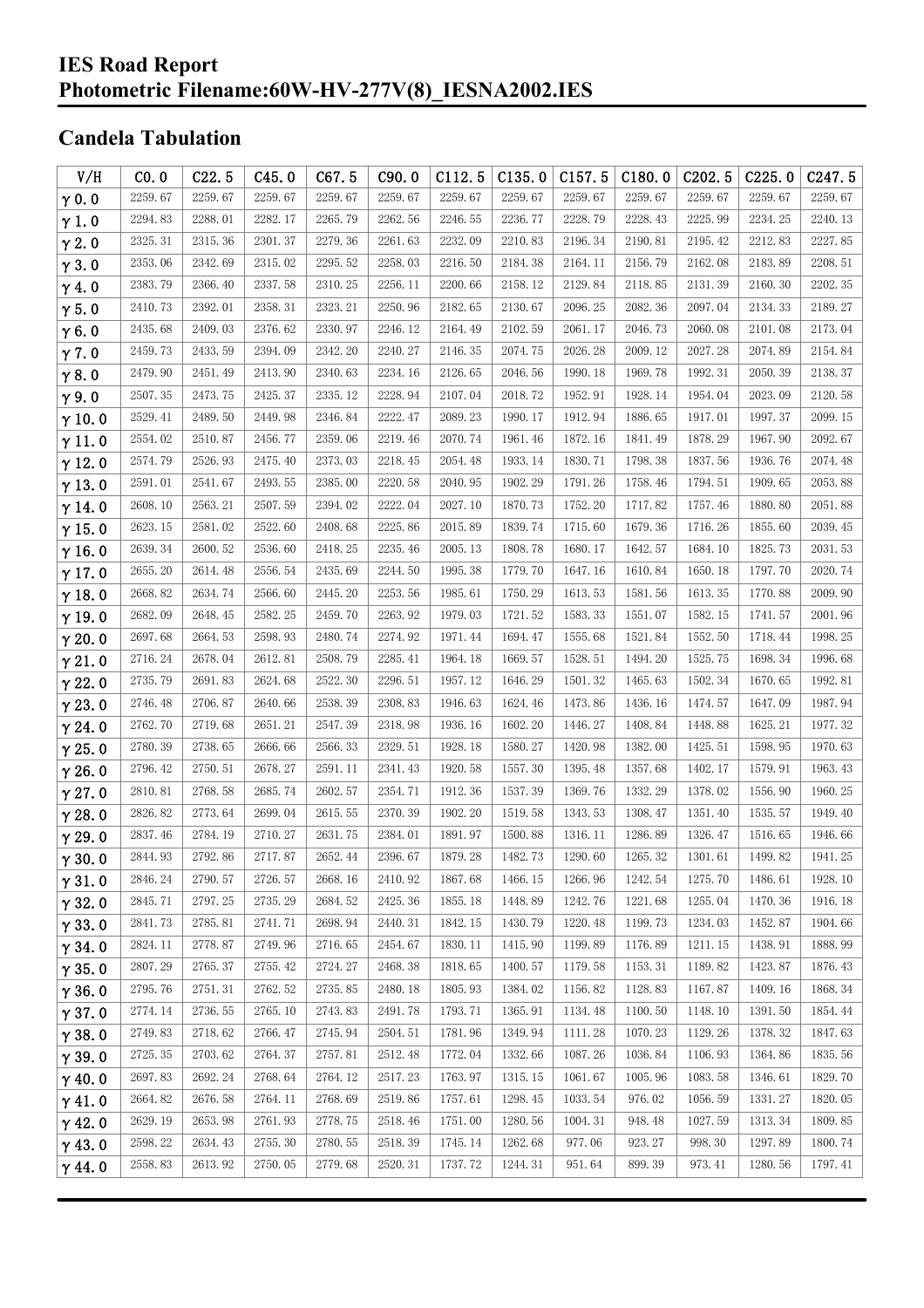| V/H           | CO.0    | C22.5   | C45.0   | C67.5   | C90.0   | C112.5  | C135.0  | C157.5 | C180.0 | C <sub>202.5</sub> | C225.0  | C247.5  |
|---------------|---------|---------|---------|---------|---------|---------|---------|--------|--------|--------------------|---------|---------|
| $\gamma$ 45.0 | 2510.66 | 2595.57 | 2748.71 | 2785.62 | 2519.37 | 1730.59 | 1227.44 | 927.97 | 876.33 | 948.40             | 1264.18 | 1791.96 |
| $\gamma$ 46.0 | 2463.13 | 2575.14 | 2754.49 | 2787.72 | 2520.11 | 1722.97 | 1210.75 | 906.39 | 852.17 | 926.21             | 1248.26 | 1778.84 |
| $\gamma$ 47.0 | 2414.34 | 2535.64 | 2742.13 | 2793.72 | 2521.55 | 1718.26 | 1192.83 | 885.84 | 830.87 | 898.19             | 1225.88 | 1768.86 |
| $\gamma$ 48.0 | 2365.29 | 2500.10 | 2744.86 | 2798.23 | 2524.61 | 1713.89 | 1172.71 | 864.96 | 811.66 | 878.28             | 1204.49 | 1766.77 |
| $\gamma$ 49.0 | 2310.42 | 2453.77 | 2747.00 | 2796.35 | 2523.33 | 1709.65 | 1151.22 | 845.15 | 792.35 | 855.31             | 1182.63 | 1762.92 |
| $\gamma$ 50.0 | 2250.60 | 2403.86 | 2728.46 | 2806.49 | 2520.44 | 1703.44 | 1129.23 | 826.57 | 772.08 | 836.07             | 1162.40 | 1750.32 |
| $\gamma$ 51.0 | 2187.43 | 2345.72 | 2721.06 | 2802.95 | 2521.23 | 1695.87 | 1109.45 | 809.00 | 749.43 | 816.23             | 1142.14 | 1749.89 |
| $\gamma$ 52.0 | 2121.47 | 2288.67 | 2706.77 | 2804.22 | 2520.86 | 1689.20 | 1090.73 | 791.10 | 724.56 | 797.36             | 1124.53 | 1746.02 |
| $\gamma$ 53.0 | 2052.78 | 2236.28 | 2685.37 | 2801.74 | 2514.41 | 1683.37 | 1073.35 | 771.15 | 700.59 | 779.03             | 1103.63 | 1734.10 |
| $\gamma$ 54.0 | 1980.49 | 2176.82 | 2662.63 | 2792.31 | 2505.05 | 1674.25 | 1056.65 | 748.08 | 675.47 | 760.46             | 1085.04 | 1733.90 |
| $\gamma$ 55.0 | 1895.20 | 2124.30 | 2635.72 | 2780.69 | 2494.04 | 1664.62 | 1039.77 | 722.73 | 652.07 | 740.00             | 1068.18 | 1723.63 |
| $\gamma$ 56.0 | 1801.50 | 2062.99 | 2609.93 | 2761.49 | 2480.87 | 1657.95 | 1020.04 | 698.10 | 628.71 | 717.65             | 1054.21 | 1718.25 |
| $\gamma$ 57.0 | 1680.77 | 1999.54 | 2560.11 | 2753.48 | 2471.43 | 1651.20 | 997.49  | 675.68 | 606.26 | 695.03             | 1036.04 | 1713.69 |
| $\gamma$ 58.0 | 1532.15 | 1930.89 | 2529.11 | 2746.13 | 2467.25 | 1641.34 | 972.62  | 655.54 | 585.02 | 671.46             | 1017.76 | 1700.30 |
| $\gamma$ 59.0 | 1348.78 | 1849.55 | 2490.32 | 2722.43 | 2465.71 | 1627.00 | 948.40  | 635.25 | 553.43 | 649.27             | 998.88  | 1688.65 |
| $\gamma$ 60.0 | 1155.67 | 1756.48 | 2441.49 | 2705.39 | 2463.05 | 1617.89 | 923.73  | 615.86 | 505.93 | 629.67             | 977.17  | 1675.04 |
| $\gamma$ 61.0 | 963.23  | 1632.48 | 2391.47 | 2680.56 | 2454.41 | 1610.53 | 899.78  | 589.60 | 441.13 | 611.42             | 957.76  | 1660.29 |
| $\gamma$ 62.0 | 780.03  | 1490.12 | 2334.70 | 2667.76 | 2444.11 | 1602.58 | 878.66  | 560.01 | 344.86 | 588.89             | 931.22  | 1650.94 |
| $\gamma$ 63.0 | 606.77  | 1321.82 | 2277.96 | 2645.29 | 2429.79 | 1593.98 | 858.72  | 522.22 | 275.47 | 556.70             | 907.45  | 1643.91 |
| $\gamma$ 64.0 | 408.62  | 1142.34 | 2222.29 | 2621.50 | 2414.75 | 1586.69 | 837.60  | 453.80 | 242.80 | 497.54             | 885.44  | 1634.34 |
| $\gamma$ 65.0 | 262.42  | 942.56  | 2156.89 | 2581.53 | 2398.36 | 1575.92 | 813.64  | 385.21 | 223.46 | 439.15             | 863.93  | 1627.39 |
| $\gamma$ 66.0 | 169.66  | 747.01  | 2082.20 | 2550.57 | 2386.84 | 1566.15 | 789.53  | 323.76 | 181.77 | 390.87             | 841.53  | 1618.78 |
| $\gamma$ 67.0 | 131.23  | 556.14  | 2010.04 | 2507.46 | 2375.31 | 1556.11 | 756.08  | 282.54 | 140.93 | 348.71             | 820.23  | 1605.72 |
| $\gamma$ 68.0 | 107.20  | 423.79  | 1923.86 | 2477.04 | 2365.18 | 1545.93 | 719.39  | 243.03 | 125.42 | 306.58             | 796.27  | 1585.69 |
| $\gamma$ 69.0 | 91.45   | 325.94  | 1817.51 | 2433.83 | 2355.21 | 1531.35 | 681.55  | 206.50 | 112.08 | 268.48             | 765.04  | 1572.38 |
| $\gamma$ 70.0 | 83.42   | 250.64  | 1693.24 | 2386.88 | 2342.76 | 1515.78 | 629.99  | 174.66 | 97.38  | 230.07             | 691.40  | 1558.41 |
| $\gamma$ 71.0 | 76.96   | 188.43  | 1525.30 | 2331.17 | 2318.75 | 1502.42 | 563.88  | 144.53 | 83.32  | 190.37             | 638.40  | 1550.95 |
| $\gamma$ 72.0 | 71.84   | 131.75  | 1339.49 | 2264.26 | 2271.90 | 1487.96 | 535.98  | 111.48 | 73.01  | 149.97             | 596.45  | 1537.50 |
| $\gamma$ 73.0 | 66.19   | 95.09   | 1118.02 | 2201.46 | 2180.47 | 1470.81 | 499.30  | 91.81  | 62.86  | 116.88             | 578.23  | 1526.87 |
| $\gamma$ 74.0 | 61.55   | 72.16   | 958.05  | 2130.06 | 2026.12 | 1450.84 | 450.21  | 78.46  | 54.66  | 96.19              | 560.12  | 1513.47 |
| $\gamma$ 75.0 | 56.04   | 60.69   | 833.14  | 2043.91 | 1745.07 | 1425.18 | 409.31  | 66.51  | 43.76  | 85.99              | 535.34  | 1493.73 |
| $\gamma$ 76.0 | 47.15   | 54.14   | 694.06  | 1881.87 | 1457.29 | 1352.79 | 338.78  | 50.95  | 36.56  | 72.73              | 454.43  | 1377.90 |
| $\gamma$ 77.0 | 41.15   | 48.67   | 516.95  | 1670.76 | 1189.44 | 1241.57 | 291.28  | 38.38  | 32.74  | 57.64              | 377.76  | 1279.62 |
| $\gamma$ 78.0 | 36.47   | 43.00   | 381.59  | 1439.72 | 1040.23 | 1146.08 | 250.32  | 31.17  | 29.11  | 50.59              | 316.79  | 1205.03 |
| $\gamma$ 79.0 | 31.44   | 37.27   | 232.91  | 1210.66 | 873.27  | 957.71  | 181.99  | 27.61  | 24.90  | 45.22              | 209.49  | 1023.64 |
| $\gamma$ 80.0 | 24.76   | 32.07   | 116.88  | 950.91  | 640.47  | 662.40  | 106.90  | 23.21  | 18.99  | 38.86              | 126.87  | 757.47  |
| $\gamma$ 81.0 | 18.49   | 24.33   | 77.96   | 713.40  | 489.62  | 478.34  | 73.35   | 17.79  | 14.41  | 31.90              | 94.64   | 511.82  |
| $\gamma$ 82.0 | 10.48   | 15.81   | 48.48   | 509.70  | 350.24  | 347.46  | 50.03   | 13.48  | 9.50   | 24.61              | 60.63   | 330.12  |
| $\gamma$ 83.0 | 2.67    | 7.31    | 29.16   | 381.55  | 249.69  | 210.22  | 35.90   | 8.22   | 4.99   | 16.13              | 37.30   | 210.07  |
| $\gamma$ 84.0 | 0.50    | 1.88    | 15.73   | 240.90  | 145.43  | 119.84  | 19.66   | 3.17   | 1.93   | 5.40               | 20.37   | 130.99  |
| $\gamma$ 85.0 | 0.26    | 1.04    | 7.22    | 142.22  | 37.44   | 42.29   | 7.87    | 1.32   | 1.48   | 2.90               | 7.99    | 45.11   |
| $\gamma$ 86.0 | 0.00    | 0.62    | 3.62    | 40.81   | 11.71   | 13.91   | 3.65    | 1.32   | 1.53   | 2.70               | 4.47    | 10.44   |
| $\gamma$ 87.0 | 0.00    | 0.15    | 2.65    | 8.12    | 5.65    | 5.86    | 3.25    | 1.22   | 1.37   | 2.30               | 4.10    | 6.00    |
| $\gamma$ 88.0 | 0.00    | 0.00    | 1.45    | 4.78    | 4.77    | 4.37    | 2.61    | 1.00   | 1.16   | 1.92               | 3.53    | 4.65    |
| $\gamma$ 89.0 | 0.00    | 0.00    | 0.59    | 3.54    | 3.07    | 2.22    | 0.15    | 0.00   | 0.00   | 0.35               | 1.12    | 2.79    |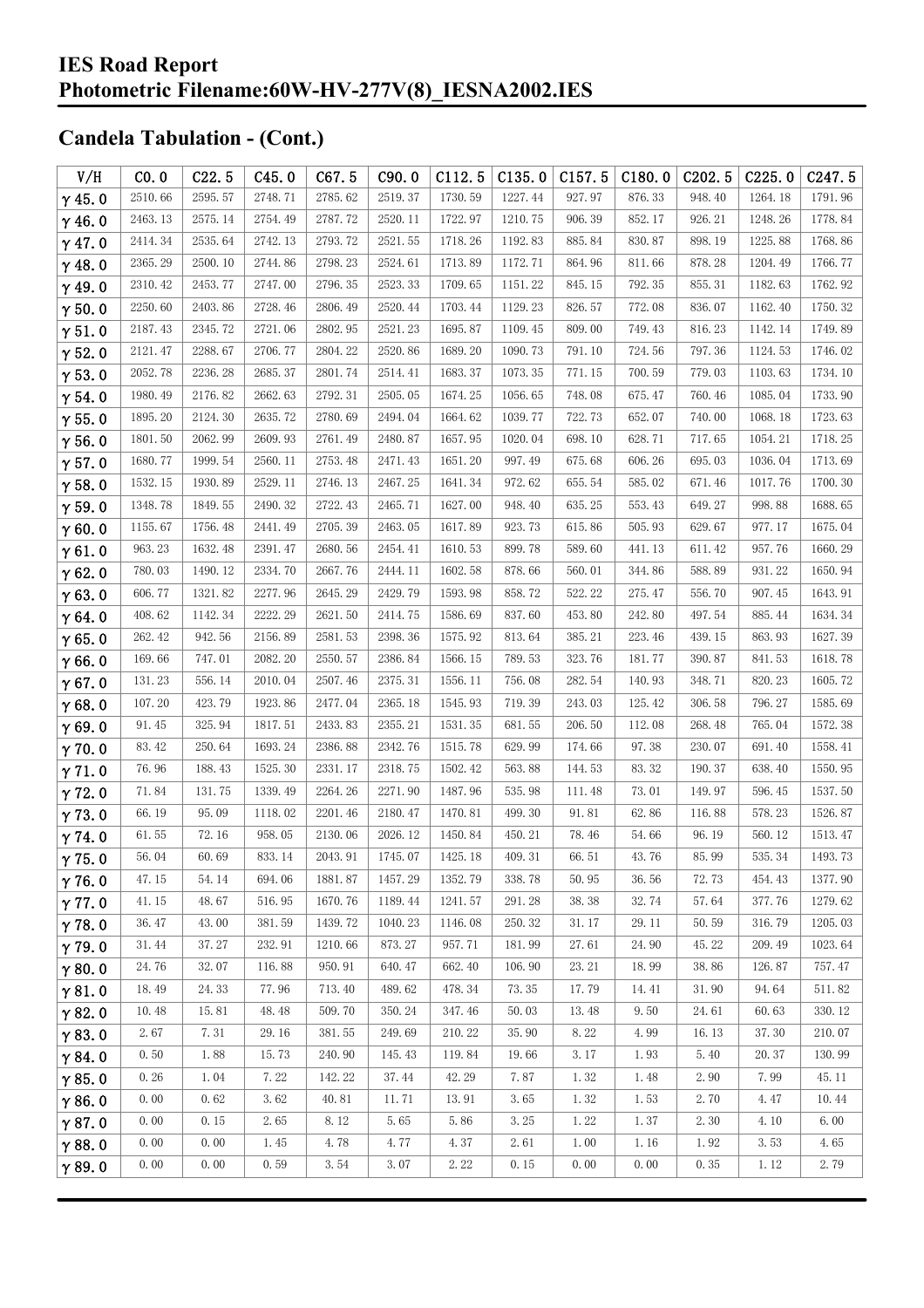| V/H            | CO.0 | C22.5 | C45.0 | C67.5                | C90.0 | C112.5 | C135.0 | C157.5 | C180.0 | C <sub>202.5</sub> | C225.0   | C <sub>247.5</sub> |
|----------------|------|-------|-------|----------------------|-------|--------|--------|--------|--------|--------------------|----------|--------------------|
| $\gamma$ 90.0  | 0.00 | 0.00  | 0.22  | 3.11                 | 2.82  | 2.12   | 0.00   | 0.00   | 0.00   | 0.00               | 0.46     | 2.69               |
| $\gamma$ 91.0  | 0.00 | 0.00  | 0.15  | 2.85                 | 2.77  | 2.07   | 0.00   | 0.00   | 0.00   | 0.00               | 0.46     | 2.75               |
| $\gamma$ 92.0  | 0.00 | 0.00  | 0.15  | 2.60                 | 2.77  | 2.07   | 0.00   | 0.00   | 0.00   | 0.00               | 0.61     | 2.80               |
| $\gamma$ 93.0  | 0.00 | 0.00  | 0.00  | 2.59                 | 2.77  | 2.13   | 0.00   | 0.00   | 0.00   | 0.00               | 0.71     | 2.75               |
| $\gamma$ 94.0  | 0.00 | 0.00  | 0.00  | 2.39                 | 2.78  | 2.33   | 0.05   | 0.00   | 0.00   | 0.00               | 0.82     | 2.85               |
| $\gamma$ 95.0  | 0.00 | 0.00  | 0.00  | 2.34                 | 2.88  | 2.43   | 0.10   | 0.00   | 0.00   | 0.00               | 0.92     | 3.00               |
| $\gamma$ 96.0  | 0.00 | 0.00  | 0.00  | 2.29                 | 2.88  | 2.43   | 0.31   | 0.00   | 0.00   | 0.00               | 0.97     | 2.95               |
| $\gamma$ 97.0  | 0.00 | 0.00  | 0.00  | 2.19                 | 3.08  | 2.48   | 0.56   | 0.00   | 0.00   | 0.00               | 1.22     | 3.10               |
| $\gamma$ 98.0  | 0.00 | 0.00  | 0.00  | 2.19                 | 3.03  | 2.58   | 0.77   | 0.00   | 0.00   | 0.00               | 1.53     | 3.20               |
| $\gamma$ 99.0  | 0.00 | 0.00  | 0.00  | 2.19                 | 3.18  | 2.73   | 0.92   | 0.00   | 0.00   | 0.00               | 1.63     | 3.31               |
| $\gamma$ 100.0 | 0.00 | 0.00  | 0.10  | 2.19                 | 3.38  | 2.79   | 1.12   | 0.00   | 0.00   | 0.00               | 1.74     | 3.46               |
| $\gamma$ 101.0 | 0.00 | 0.00  | 0.25  | 2.19                 | 3.44  | 2.99   | 1.28   | 0.00   | 0.00   | 0.00               | 1.94     | 3.56               |
| $\gamma$ 102.0 | 0.00 | 0.00  | 0.35  | 2.19                 | 3.69  | 3.14   | 1.53   | 0.00   | 0.00   | 0.00               | 1.99     | 3.66               |
| $\gamma$ 103.0 | 0.00 | 0.00  | 0.46  | 2.19                 | 3.79  | 3.34   | 1.63   | 0.00   | 0.00   | 0.15               | 2.19     | 3.81               |
| $\gamma$ 104.0 | 0.00 | 0.00  | 0.41  | 2.44                 | 3.94  | 3.54   | 1.69   | $0.00$ | 0.00   | 0.31               | 2.24     | 4.12               |
| $\gamma$ 105.0 | 0.00 | 0.00  | 0.41  | 2.49                 | 4.04  | 3.59   | 1.98   | 0.11   | 0.00   | 0.46               | 2.34     | 4.12               |
| $\gamma$ 106.0 | 0.00 | 0.00  | 0.51  | 2.74                 | 4.19  | 3.74   | 2.03   | 0.31   | 0.00   | 0.62               | 2.35     | 4.38               |
| $\gamma$ 107.0 | 0.00 | 0.00  | 0.61  | 2.85                 | 4.29  | 3.85   | 2.03   | 0.46   | 0.00   | 0.72               | 2.65     | 4.53               |
| $\gamma$ 108.0 | 0.00 | 0.00  | 0.56  | 2.95                 | 4.34  | 4.00   | 2.03   | 0.62   | 0.10   | 0.82               | 2.65     | 4.78               |
| $\gamma$ 109.0 | 0.00 | 0.00  | 0.66  | 3.10                 | 4.44  | 4.20   | 2.03   | 0.87   | 0.21   | 1.12               | 2.65     | 4.98               |
| $\gamma$ 110.0 | 0.00 | 0.00  | 0.71  | 3.20                 | 4.44  | 4.30   | 2.14   | 0.97   | 0.46   | 1.23               | 2.75     | 5.13               |
| $\gamma$ 111.0 | 0.00 | 0.00  | 0.76  | 3.30                 | 4.44  | 4.45   | 2.24   | 1.07   | 0.62   | 1.43               | 2.80     | 5.13               |
| $\gamma$ 112.0 | 0.00 | 0.00  | 0.81  | 3.41                 | 4.44  | 4.55   | 2.44   | 1.17   | 0.92   | 1.63               | 2.90     | 5.14               |
| $\gamma$ 113.0 | 0.00 | 0.00  | 1.01  | 3.41                 | 4.44  | 4.50   | 2.49   | 1.22   | 0.97   | 1.63               | 3.01     | 5.18               |
| $\gamma$ 114.0 | 0.00 | 0.00  | 1.07  | 3.45                 | 4.44  | 4.55   | 2.49   | 1.27   | 1.12   | 1.63               | 3.10     | 4.93               |
| $\gamma$ 115.0 | 0.00 | 0.00  | 1.17  | 3.61                 | 4.44  | 4.45   | 2.80   | 1.37   | 1.23   | 1.63               | 3.21     | 4.78               |
| $\gamma$ 116.0 | 0.00 | 0.00  | 1.12  | 3.61                 | 4.39  | 4.45   | 2.80   | 1.33   | 1.64   | 1.63               | 3.26     | 4.63               |
| $\gamma$ 117.0 | 0.00 | 0.00  | 1.22  | 3.61                 | 4.39  | 4.40   | 3.05   | 1.38   | 1.79   | 1.68               | 3.31     | 4.62               |
| $\gamma$ 118.0 | 0.00 | 0.00  | 1.17  | 3.61                 | 4.23  | 4.45   | 3.05   | 1.49   | 1.84   | 1.79               | 3.36     | 4.47               |
| $\gamma$ 119.0 | 0.00 | 0.00  | 1.22  | 3.61                 | 4.03  | 4.40   | 3.05   | 1.89   | 1.94   | 2.10               | 3.41     | 4.47               |
| $\gamma$ 120.0 | 0.00 | 0.10  | 1.42  | $3.\,\allowbreak 61$ | 3.94  | 4.35   | 3.05   | 2.25   | 2.00   | 2.45               | $3.\,46$ | 4.47               |
| $\gamma$ 121.0 | 0.05 | 0.25  | 1.42  | 3.61                 | 3.93  | 4.20   | 3.05   | 2.55   | 2.30   | 2.76               | 3.36     | 4.42               |
| $\gamma$ 122.0 | 0.25 | 0.40  | 1.42  | 3.61                 | 3.83  | 4.15   | 3.00   | 2.80   | 2.61   | 2.96               | 3.36     | 4.37               |
| $\gamma$ 123.0 | 0.41 | 0.51  | 1.42  | 3.61                 | 3.78  | 4.09   | 3.00   | 2.95   | 2.92   | 3.11               | 3.31     | 4.32               |
| $\gamma$ 124.0 | 0.46 | 0.61  | 1.42  | 3.61                 | 3.73  | 4.05   | 3.00   | 2.95   | 3.17   | 3.16               | 3.31     | 4.32               |
| $\gamma$ 125.0 | 0.56 | 0.86  | 1.42  | 3.61                 | 3.73  | 4.09   | 3.00   | 2.96   | 3.37   | 3.37               | 3.26     | 4.37               |
| $\gamma$ 126.0 | 0.71 | 1.07  | 1.42  | 3.66                 | 3.73  | 3.89   | 3.00   | 3.01   | 3.43   | 3.42               | 3.41     | 4.32               |
| $\gamma$ 127.0 | 0.72 | 1.12  | 1.42  | 3.66                 | 3.73  | 3.79   | 3.00   | 3.31   | 3.53   | 3.52               | 3.51     | 4.22               |
| $\gamma$ 128.0 | 1.06 | 1.22  | 1.42  | 3.66                 | 3.78  | 3.74   | 3.00   | 3.41   | 3.68   | 3.73               | 3.56     | 3.96               |
| $\gamma$ 129.0 | 1.12 | 1.17  | 1.42  | 3.51                 | 3.68  | 3.54   | 3.00   | 3.41   | 3.88   | 3.78               | 3.51     | 3.81               |
| $\gamma$ 130.0 | 1.27 | 1.22  | 1.42  | 3.46                 | 3.63  | 3.54   | 3.00   | 3.41   | 3.94   | 3.93               | 3.51     | 3.81               |
| $\gamma$ 131.0 | 1.38 | 1.28  | 1.42  | 3.26                 | 3.53  | 3.44   | 3.00   | 3.42   | 4.14   | 3.98               | 3.51     | 3.76               |
| $\gamma$ 132.0 | 1.48 | 1.38  | 1.42  | 3.10                 | 3.53  | 3.44   | 3.00   | 3.67   | 4.09   | 4.03               | 3.56     | 3.81               |
| $\gamma$ 133.0 | 1.63 | 1.53  | 1.42  | 3.00                 | 3.53  | 3.44   | 3.05   | 3.62   | 4.14   | 4.03               | 3.26     | 3.71               |
| $\gamma$ 134.0 | 1.63 | 1.63  | 1.42  | 3.00                 | 3.53  | 3.44   | 2.95   | 3.62   | 4.35   | 4.03               | 3.10     | 3.76               |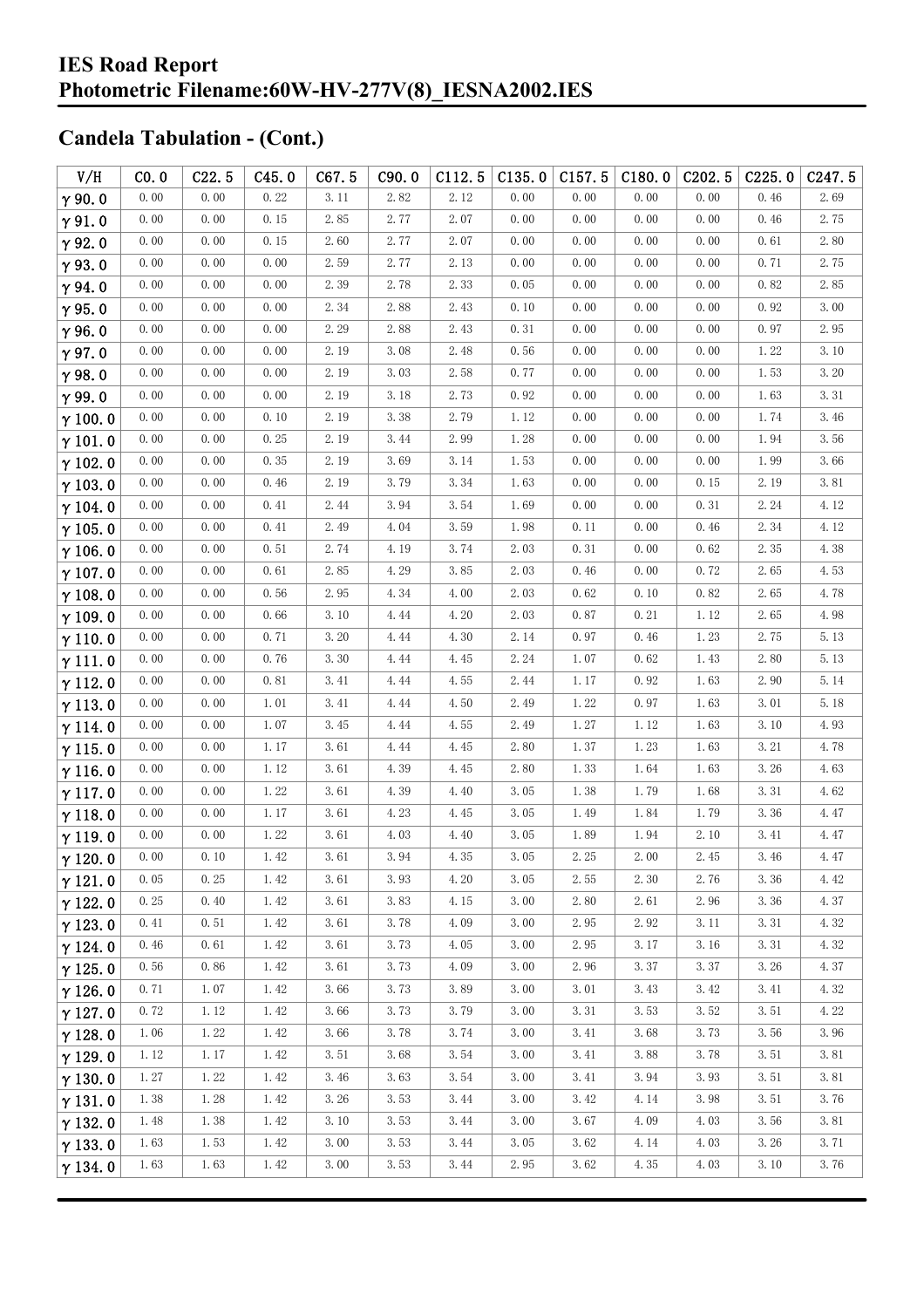| V/H            | CO.0                 | C22.5 | C45.0 | C67.5                | C90.0 | C112.5 | C135.0 | $C157.5$ $C180.0$ |      | C <sub>2</sub> 02.5 | C225.0 | C247.5 |
|----------------|----------------------|-------|-------|----------------------|-------|--------|--------|-------------------|------|---------------------|--------|--------|
| $\gamma$ 135.0 | 1.99                 | 1.68  | 1.42  | 2.95                 | 3.48  | 3.49   | 2.80   | 3.62              | 4.70 | 4.03                | 3.10   | 3.76   |
| $\gamma$ 136.0 | 2.04                 | 1.63  | 1.42  | 2.95                 | 3.43  | 3.49   | 2.80   | 3.67              | 4.96 | 4.03                | 2.95   | 3.66   |
| $\gamma$ 137.0 | 2.35                 | 1.63  | 1.42  | 2.95                 | 3.43  | 3.49   | 2.70   | 3.82              | 5.01 | 4.03                | 2.95   | 3.71   |
| $\gamma$ 138.0 | 2.60                 | 1.63  | 1.42  | 2.95                 | 3.38  | 3.49   | 2.69   | 3.77              | 5.06 | 4.03                | 2.95   | 3.66   |
| $\gamma$ 139.0 | 2.25                 | 1.83  | 1.42  | 2.95                 | 3.38  | 3.54   | 2.64   | 3.82              | 5.06 | 4.08                | 2.95   | 3.66   |
| $\gamma$ 140.0 | 2.25                 | 1.94  | 1.42  | 2.95                 | 3.38  | 3.44   | 2.64   | 3.82              | 5.06 | 4.08                | 2.95   | 3.66   |
| $\gamma$ 141.0 | 2.79                 | 1.94  | 1.42  | 2.95                 | 3.38  | 3.44   | 2.64   | 3.87              | 5.11 | 4.13                | 2.95   | 3.66   |
| $\gamma$ 142.0 | 2.86                 | 1.94  | 1.42  | 2.75                 | 3.23  | 3.44   | 2.64   | 3.82              | 5.16 | 4.08                | 2.95   | 3.66   |
| $\gamma$ 143.0 | 3.01                 | 1.99  | 1.42  | 2.74                 | 3.28  | 3.44   | 2.65   | 3.77              | 5.00 | 4.08                | 3.11   | 3.66   |
| $\gamma$ 144.0 | 2.96                 | 2.04  | 1.38  | 2.65                 | 3.18  | 3.39   | 2.80   | 3.72              | 4.80 | 4.08                | 3.26   | 3.66   |
| $\gamma$ 145.0 | 3.01                 | 2.04  | 1.37  | 2.64                 | 3.13  | 3.34   | 2.85   | 3.72              | 4.75 | 4.08                | 3.31   | 3.66   |
| $\gamma$ 146.0 | 3.11                 | 2.19  | 1.37  | 2.59                 | 3.13  | 3.34   | 3.00   | 3.77              | 4.75 | 4.08                | 3.46   | 3.71   |
| $\gamma$ 147.0 | 3.12                 | 2.14  | 1.42  | 2.59                 | 3.13  | 3.34   | 3.10   | 3.72              | 4.75 | 4.08                | 3.67   | 3.66   |
| $\gamma$ 148.0 | 3.12                 | 2.14  | 1.62  | 2.59                 | 3.13  | 3.34   | 3.05   | 3.72              | 4.65 | 4.08                | 3.87   | 3.61   |
| $\gamma$ 149.0 | 3.12                 | 2.14  | 1.68  | 2.64                 | 3.13  | 3.29   | 3.05   | 3.72              | 4.64 | 4.03                | 3.92   | 3.56   |
| $\gamma$ 150.0 | 3.12                 | 2.14  | 1.98  | 2.64                 | 3.13  | 3.29   | 3.05   | 3.61              | 4.50 | 4.03                | 3.87   | 3.45   |
| $\gamma$ 151.0 | 3.12                 | 2.14  | 1.98  | 2.69                 | 3.02  | 3.24   | 3.05   | 3.41              | 4.49 | 4.03                | 3.87   | 3.25   |
| $\gamma$ 152.0 | 3.12                 | 2.19  | 2.09  | 2.69                 | 2.93  | 3.24   | 3.05   | 3.21              | 4.04 | 4.03                | 3.87   | 3.20   |
| $\gamma$ 153.0 | 3.12                 | 2.19  | 2.04  | 2.69                 | 2.92  | 3.24   | 3.05   | 3.21              | 4.03 | 4.08                | 3.87   | 3.15   |
| $\gamma$ 154.0 | 3.12                 | 2.19  | 2.24  | 2.74                 | 2.82  | 3.23   | 3.10   | $3.\,21$          | 3.83 | 3.93                | 3.82   | 3.15   |
| $\gamma$ 155.0 | 3.12                 | 2.19  | 2.39  | 2.74                 | 2.72  | 3.19   | 3.00   | 3.21              | 3.73 | 3.93                | 3.86   | 3.15   |
| $\gamma$ 156.0 | 3.17                 | 2.24  | 2.44  | 2.74                 | 2.72  | 3.19   | 2.90   | 3.21              | 3.67 | 3.77                | 3.61   | 3.15   |
| $\gamma$ 157.0 | 3.12                 | 2.25  | 2.44  | 2.79                 | 2.62  | 3.23   | 2.95   | 3.21              | 3.52 | 3.72                | 3.51   | 3.15   |
| $\gamma$ 158.0 | 3.02                 | 2.29  | 2.44  | 2.80                 | 2.62  | 3.08   | 2.90   | 3.21              | 3.52 | 3.57                | 3.56   | 3.15   |
| $\gamma$ 159.0 | 3.06                 | 2.40  | 2.64  | 2.85                 | 2.67  | 3.08   | 2.90   | 3.21              | 3.52 | 3.52                | 3.51   | 3.15   |
| $\gamma$ 160.0 | 2.97                 | 2.60  | 2.84  | 2.85                 | 2.68  | 2.83   | 2.90   | 3.21              | 3.32 | 3.52                | 3.36   | 3.15   |
| $\gamma$ 161.0 | 2.96                 | 2.75  | 2.85  | 2.85                 | 2.93  | 2.83   | 2.90   | 3.21              | 3.37 | 3.52                | 3.36   | 3.15   |
| $\gamma$ 162.0 | 2.96                 | 2.70  | 2.85  | 2.85                 | 3.03  | 2.78   | 2.90   | 3.21              | 3.32 | 3.42                | 3.36   | 3.20   |
| $\gamma$ 163.0 | 2.86                 | 2.80  | 2.90  | 2.85                 | 3.03  | 2.78   | 2.90   | 3.21              | 3.32 | 3.37                | 3.36   | 3.20   |
| $\gamma$ 164.0 | 2.86                 | 2.91  | 2.95  | 2.85                 | 3.18  | 2.78   | 2.90   | 3.21              | 3.32 | 3.37                | 3.36   | 3.20   |
| $\gamma$ 165.0 | $2.\,\allowbreak 86$ | 2.91  | 2.95  | $2.\,\allowbreak 85$ | 3.13  | 2.84   | 2.90   | 3.21              | 3.32 | 3.37                | 3.36   | 3.25   |
| $\gamma$ 166.0 | 2.86                 | 2.91  | 2.95  | 2.85                 | 3.18  | 2.99   | 3.00   | 3.26              | 3.32 | 3.42                | 3.46   | 3.31   |
| $\gamma$ 167.0 | 2.86                 | 3.11  | 3.10  | 2.90                 | 3.38  | 3.34   | 3.06   | 3.37              | 3.43 | 3.53                | 3.57   | 3.57   |
| $\gamma$ 168.0 | 3.01                 | 3.41  | 3.46  | 3.00                 | 3.53  | 3.39   | 3.36   | 3.82              | 3.89 | 3.93                | 3.97   | 3.92   |
| $\gamma$ 169.0 | 3.37                 | 3.67  | 3.66  | 3.05                 | 3.58  | 3.54   | 3.57   | 4.18              | 4.20 | 4.24                | 4.18   | 4.22   |
| $\gamma$ 170.0 | 3.62                 | 3.67  | 3.71  | 3.05                 | 3.78  | 3.74   | 3.86   | 4.28              | 4.55 | 4.49                | 4.38   | 4.37   |
| $\gamma$ 171.0 | 3.78                 | 3.93  | 3.87  | 3.20                 | 3.99  | 3.89   | 3.81   | 4.38              | 4.50 | 4.49                | 4.43   | 4.32   |
| $\gamma$ 172.0 | 3.88                 | 3.93  | 4.07  | 3.40                 | 3.94  | 3.89   | 3.81   | 4.38              | 4.50 | 4.49                | 4.43   | 4.32   |
| $\gamma$ 173.0 | 4.04                 | 3.93  | 4.02  | 3.46                 | 3.94  | 3.89   | 3.81   | 4.23              | 4.50 | 4.49                | 4.32   | 4.22   |
| $\gamma$ 174.0 | 4.14                 | 3.98  | 4.17  | 3.56                 | 3.94  | 3.89   | 3.81   | 4.17              | 4.50 | 4.49                | 4.12   | 4.07   |
| $\gamma$ 175.0 | 4.29                 | 4.13  | 4.12  | 3.56                 | 3.94  | 3.89   | 3.81   | 4.07              | 4.39 | 4.49                | 4.17   | 4.07   |
| $\gamma$ 176.0 | 4.44                 | 4.08  | 4.27  | 3.61                 | 3.93  | 3.89   | 3.81   | 3.87              | 4.14 | 4.44                | 4.02   | 4.07   |
| $\gamma$ 177.0 | 4.49                 | 4.18  | 4.22  | 3.66                 | 3.88  | 3.74   | 3.81   | 3.77              | 4.04 | 4.23                | 4.02   | 4.07   |
| $\gamma$ 178.0 | 4.45                 | 4.28  | 4.22  | 3.61                 | 3.73  | 3.79   | 3.82   | 3.77              | 3.88 | 4.23                | 3.97   | 4.07   |
| $\gamma$ 179.0 | 4.44                 | 4.29  | 4.22  | 3.56                 | 3.63  | 3.54   | 3.86   | 3.82              | 3.93 | 4.24                | 4.02   | 4.07   |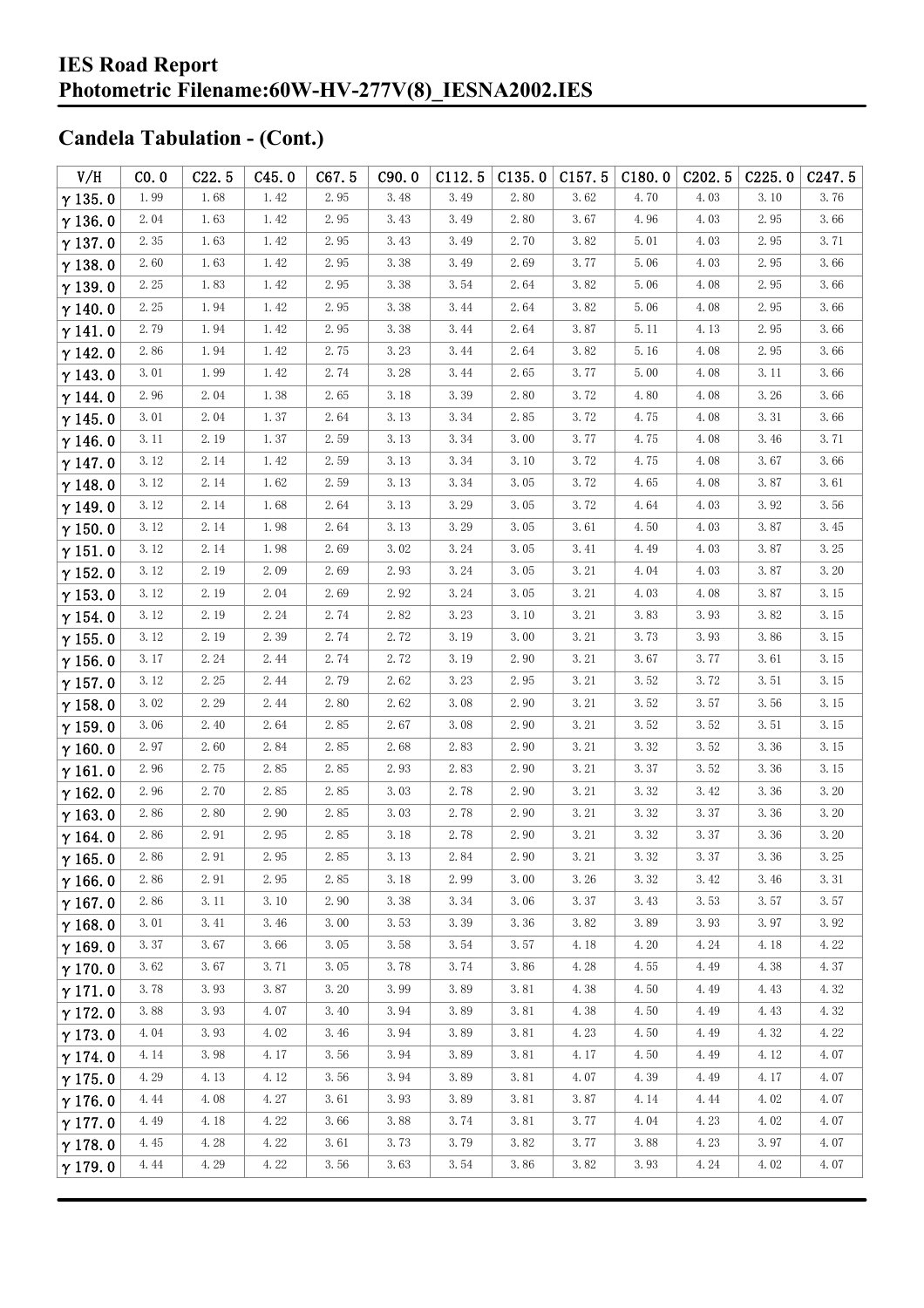| V/H            | CO.0               | C22.5   | C45.0   | C67.5   | C90.0 | C112.5 | C135.0 | C157.5 | C180.0 | C <sub>202.5</sub> | C225.0 | C <sub>247.5</sub> |
|----------------|--------------------|---------|---------|---------|-------|--------|--------|--------|--------|--------------------|--------|--------------------|
| $\gamma$ 180.0 | 4.44               | 4.44    | 4.44    | 4.44    | 4.44  | 4.44   | 4.44   | 4.44   | 4.44   | 4.44               | 4.44   | 4.44               |
| V/H            | C <sub>270.0</sub> | C292.5  | C315.0  | C337.5  |       |        |        |        |        |                    |        |                    |
| $\gamma$ 0.0   | 2259.67            | 2259.67 | 2259.67 | 2259.67 |       |        |        |        |        |                    |        |                    |
| $\gamma$ 1.0   | 2256.28            | 2271.68 | 2281.43 | 2288.28 |       |        |        |        |        |                    |        |                    |
| $\gamma$ 2.0   | 2253.90            | 2281.69 | 2301.94 | 2313.71 |       |        |        |        |        |                    |        |                    |
| $\gamma$ 3.0   | 2252.20            | 2291.78 | 2321.50 | 2338.81 |       |        |        |        |        |                    |        |                    |
| $\gamma$ 4.0   | 2251.03            | 2301.70 | 2340.44 | 2363.16 |       |        |        |        |        |                    |        |                    |
| $\gamma$ 5.0   | 2248.88            | 2312.06 | 2357.95 | 2386.64 |       |        |        |        |        |                    |        |                    |
| $\gamma$ 6.0   | 2246.55            | 2321.48 | 2376.25 | 2411.21 |       |        |        |        |        |                    |        |                    |
| $\gamma$ 7.0   | 2246.33            | 2331.06 | 2393.86 | 2434.84 |       |        |        |        |        |                    |        |                    |
| $\gamma$ 8.0   | 2245.33            | 2339.28 | 2409.82 | 2455.75 |       |        |        |        |        |                    |        |                    |
| $\gamma$ 9.0   | 2244.43            | 2346.51 | 2427.15 | 2475.78 |       |        |        |        |        |                    |        |                    |
| $\gamma$ 10.0  | 2246.25            | 2355.08 | 2444.05 | 2494.10 |       |        |        |        |        |                    |        |                    |
| $\gamma$ 11.0  | 2245.83            | 2365.34 | 2461.54 | 2509.90 |       |        |        |        |        |                    |        |                    |
| $\gamma$ 12.0  | 2245.38            | 2377.08 | 2478.30 | 2526.64 |       |        |        |        |        |                    |        |                    |
| $\gamma$ 13.0  | 2246.17            | 2391.06 | 2495.48 | 2544.99 |       |        |        |        |        |                    |        |                    |
| $\gamma$ 14.0  | 2246.48            | 2406.17 | 2511.73 | 2561.19 |       |        |        |        |        |                    |        |                    |
| $\gamma$ 15.0  | 2248.32            | 2419.86 | 2525.81 | 2578.18 |       |        |        |        |        |                    |        |                    |
| $\gamma$ 16.0  | 2253.33            | 2433.37 | 2539.79 | 2592.43 |       |        |        |        |        |                    |        |                    |
| $\gamma$ 17.0  | 2257.15            | 2448.15 | 2552.35 | 2606.68 |       |        |        |        |        |                    |        |                    |
| $\gamma$ 18.0  | 2264.36            | 2460.40 | 2563.55 | 2619.77 |       |        |        |        |        |                    |        |                    |
| $\gamma$ 19.0  | 2277.28            | 2473.13 | 2577.81 | 2634.07 |       |        |        |        |        |                    |        |                    |
| $\gamma$ 20.0  | 2286.38            | 2486.51 | 2591.38 | 2648.91 |       |        |        |        |        |                    |        |                    |
| $\gamma$ 21.0  | 2298.04            | 2499.17 | 2606.02 | 2661.89 |       |        |        |        |        |                    |        |                    |
| $\gamma$ 22.0  | 2312.77            | 2510.77 | 2618.23 | 2675.00 |       |        |        |        |        |                    |        |                    |
| $\gamma$ 23.0  | 2327.52            | 2524.29 | 2631.78 | 2689.63 |       |        |        |        |        |                    |        |                    |
| $\gamma$ 24.0  | 2338.90            | 2537.83 | 2644.27 | 2706.18 |       |        |        |        |        |                    |        |                    |
| $\gamma$ 25.0  | 2353.81            | 2551.53 | 2655.90 | 2723.52 |       |        |        |        |        |                    |        |                    |
| $\gamma$ 26.0  | 2370.02            | 2566.79 | 2665.52 | 2738.69 |       |        |        |        |        |                    |        |                    |
| $\gamma$ 27.0  | 2385.77            | 2580.19 | 2674.31 | 2749.81 |       |        |        |        |        |                    |        |                    |
| $\gamma$ 28.0  | 2399.84            | 2594.35 | 2683.96 | 2760.09 |       |        |        |        |        |                    |        |                    |
| $\gamma$ 29.0  | 2414.60            | 2610.10 | 2691.60 | 2771.13 |       |        |        |        |        |                    |        |                    |
| $\gamma$ 30.0  | 2429.17            | 2621.80 | 2697.68 | 2778.94 |       |        |        |        |        |                    |        |                    |
| $\gamma$ 31.0  | 2443.42            | 2632.90 | 2703.75 | 2783.26 |       |        |        |        |        |                    |        |                    |
| $\gamma$ 32.0  | 2455.39            | 2642.60 | 2713.21 | 2783.08 |       |        |        |        |        |                    |        |                    |
| $\gamma$ 33.0  | 2466.57            | 2651.09 | 2721.36 | 2777.35 |       |        |        |        |        |                    |        |                    |
| $\gamma$ 34.0  | 2477.31            | 2660.76 | 2724.46 | 2768.69 |       |        |        |        |        |                    |        |                    |
| $\gamma$ 35.0  | 2487.83            | 2667.47 | 2726.80 | 2761.63 |       |        |        |        |        |                    |        |                    |
| $\gamma$ 36.0  | 2497.82            | 2673.80 | 2727.25 | 2751.55 |       |        |        |        |        |                    |        |                    |
| $\gamma$ 37.0  | 2507.50            | 2680.28 | 2724.68 | 2736.32 |       |        |        |        |        |                    |        |                    |
| $\gamma$ 38.0  | 2517.48            | 2687.87 | 2717.24 | 2719.73 |       |        |        |        |        |                    |        |                    |
| $\gamma$ 39.0  | 2527.19            | 2696.60 | 2709.13 | 2698.69 |       |        |        |        |        |                    |        |                    |
| $\gamma$ 40.0  | 2536.73            | 2705.00 | 2702.13 | 2675.17 |       |        |        |        |        |                    |        |                    |
| $\gamma$ 41.0  | 2542.29            | 2710.64 | 2694.15 | 2652.63 |       |        |        |        |        |                    |        |                    |
| $\gamma$ 42.0  | 2545.35            | 2716.44 | 2688.70 | 2628.26 |       |        |        |        |        |                    |        |                    |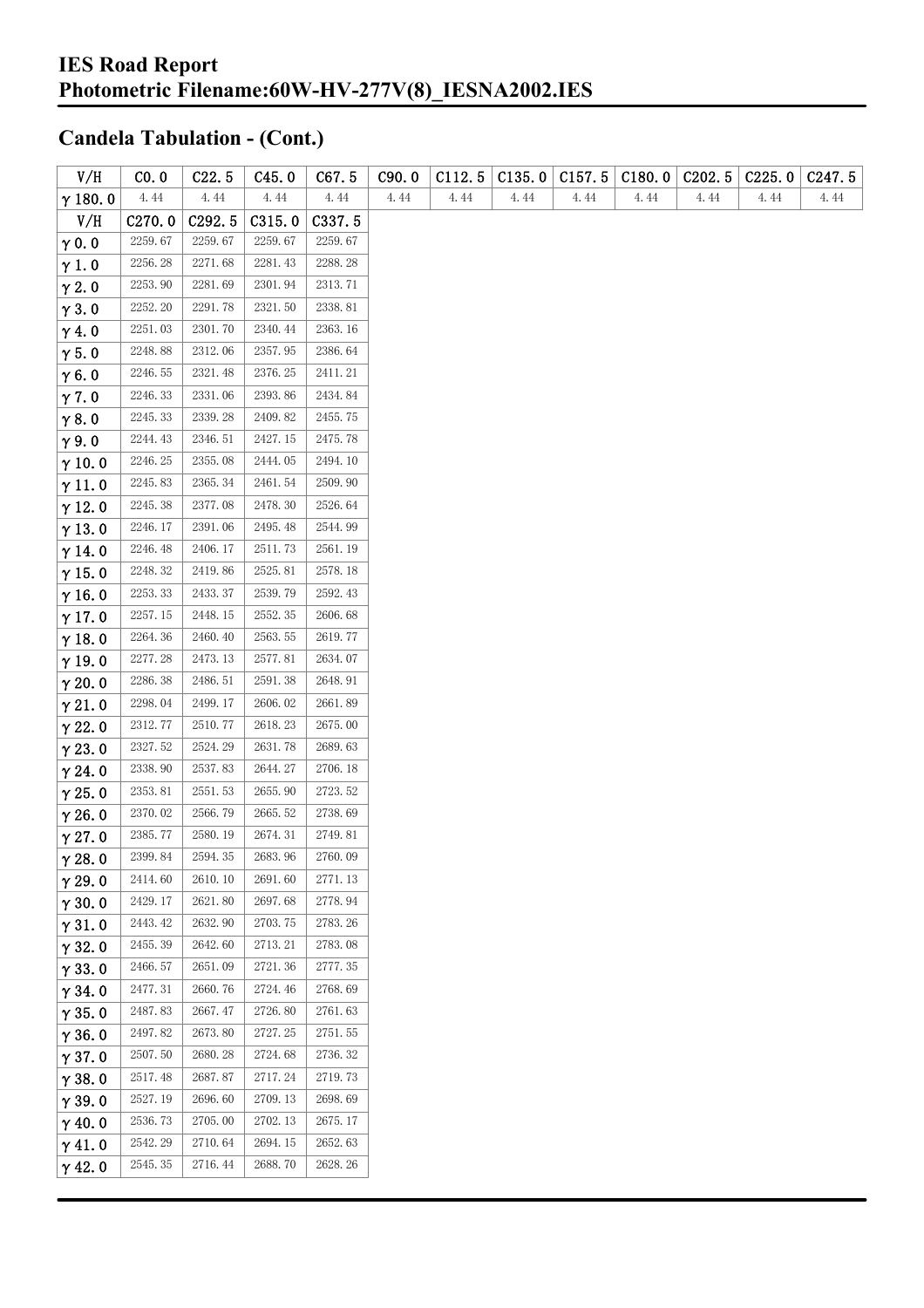| V/H            | C270.0  | C <sub>292.5</sub> | C315.0  | C337.5  |
|----------------|---------|--------------------|---------|---------|
| $\gamma$ 43.0  | 2544.90 | 2721.31            | 2684.08 | 2602.99 |
| $\gamma$ 44.0  | 2544.25 | 2725.30            | 2680.48 | 2577.56 |
| $\gamma$ 45.0  | 2540.49 | 2730.93            | 2676.03 | 2546.28 |
| $\gamma$ 46.0  | 2540.26 | 2735.39            | 2670.10 | 2511.37 |
| $\gamma$ 47.0  | 2538.44 | 2734.72            | 2664.72 | 2471.46 |
| $\gamma$ 48.0  | 2537.50 | 2732.96            | 2658.74 | 2425.26 |
| $\gamma$ 49.0  | 2536.98 | 2731.37            | 2649.10 | 2376.35 |
| $\gamma$ 50.0  | 2539.28 | 2727.82            | 2639.21 | 2324.02 |
| $\gamma$ 51.0  | 2537.42 | 2724.27            | 2622.41 | 2270.62 |
| $\gamma$ 52.0  | 2536.94 | 2718.16            | 2600.56 | 2211.65 |
| $\gamma$ 53.0  | 2534.47 | 2708.91            | 2576.35 | 2153.19 |
| $\gamma$ 54.0  | 2531.49 | 2697.64            | 2544.61 | 2092.09 |
| $\gamma$ 55.0  | 2522.37 | 2683.69            | 2508.91 | 2031.67 |
| γ56.0          | 2513.24 | 2670.51            | 2474.01 | 1970.86 |
| $\gamma$ 57.0  | 2500.33 | 2654.99            | 2437.00 | 1902.94 |
| $\gamma$ 58.0  | 2488.64 | 2637.67            | 2400.31 | 1827.00 |
| $\gamma$ 59.0  | 2481.38 | 2616.89            | 2359.67 | 1730.97 |
| $\gamma$ 60.0  | 2472.46 | 2591.89            | 2313.63 | 1612.68 |
| $\gamma$ 61.0  | 2459.74 | 2563.96            | 2259.81 | 1465.82 |
| $\gamma$ 62.0  | 2449.67 | 2536.89            | 2202.79 | 1296.39 |
| $\gamma$ 63.0  | 2441.12 | 2507.82            | 2141.77 | 1113.90 |
| $\gamma$ 64.0  | 2433.97 | 2478.16            | 2073.25 | 920.18  |
| $\gamma$ 65.0  | 2425.89 | 2446.37            | 1996.69 | 731.00  |
| $\gamma$ 66.0  | 2412.62 | 2415.60            | 1905.92 | 539.59  |
| $\gamma$ 67. 0 | 2400.36 | 2379.32            | 1799.66 | 409.23  |
| $\gamma$ 68.0  | 2387.69 | 2335.04            | 1673.71 | 312.55  |
| $\gamma$ 69.0  | 2374.56 | 2286.27            | 1524.95 | 236.73  |
| $\gamma$ 70.0  | 2365.36 | 2234.84            | 1348.69 | 173.99  |
| $\gamma$ 71.0  | 2351.50 | 2181.01            | 1165.62 | 124.26  |
| $\gamma$ 72.0  | 2317.22 | 2122.79            | 972.03  | 91.04   |
| $\gamma$ 73. 0 | 2228.21 | 2063.37            | 844.86  | 72.94   |
| $\gamma$ 74. 0 | 2060.34 | 1999.28            | 736.24  | 64.46   |
| $\gamma$ 75.0  | 1730.22 | 1920.46            | 615.10  | 58.22   |
| $\gamma$ 76.0  | 1423.80 | 1773.79            | 475.15  | 52.16   |
| $\gamma$ 77.0  | 1160.46 | 1559.83            | 380.44  | 46.82   |
| $\gamma$ 78.0  | 1021.62 | 1318.10            | 281.66  | 41.10   |
| $\gamma$ 79.0  | 856.16  | 1113.79            | 155.66  | 36.40   |
| $\gamma$ 80.0  | 589.32  | 815.98             | 73.10   | 30.86   |
| $\gamma$ 81.0  | 410.92  | 621.69             | 47.95   | 21.56   |
| $\gamma$ 82.0  | 269.04  | 457.43             | 32.51   | 12.89   |
| $\gamma$ 83.0  | 175.68  | 285.85             | 20.95   | 4.92    |
| $\gamma$ 84.0  | 86.71   | 151.61             | 10.09   | 1.37    |
| $\gamma$ 85.0  | 17.79   | 71.88              | 4.03    | 0.83    |
| $\gamma$ 86.0  | 8.11    | 16.88              | 2.86    | 0.51    |
| γ87.0          | 5.91    | 6.21               | 1.90    | 0.00    |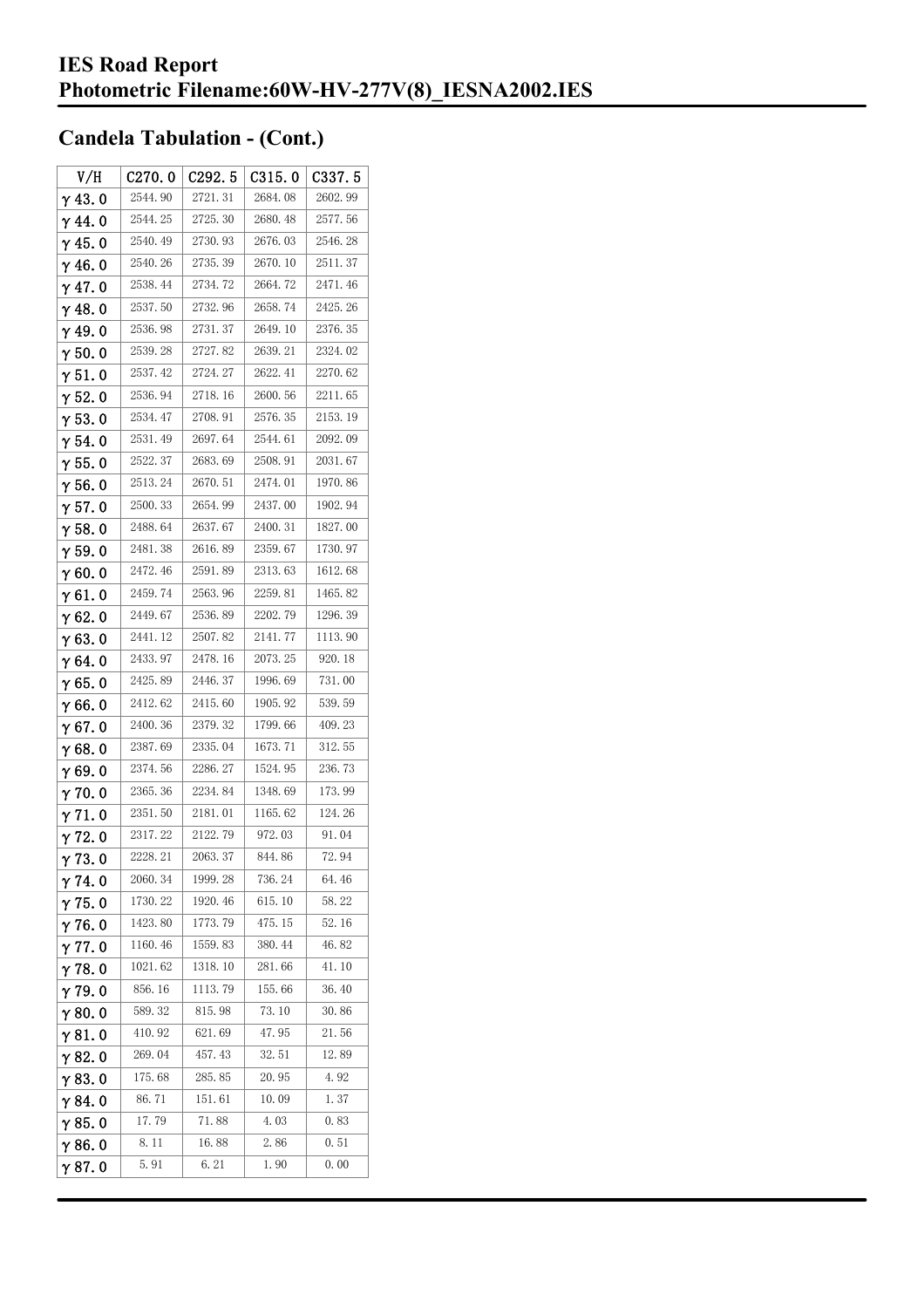| V/H             | C270.0 | C292.5 | C315.0 | C337.5 |
|-----------------|--------|--------|--------|--------|
| $\gamma$ 88.0   | 4.85   | 4.02   | 0.97   | 0.00   |
| $\gamma$ 89.0   | 3.36   | 2.94   | 0.22   | 0.00   |
| γ90.0           | 3.23   | 2.73   | 0.10   | 0.00   |
| $\gamma$ 91.0   | 3.03   | 2.48   | 0.00   | 0.00   |
| γ92.0           | 3.08   | 2.43   | 0.00   | 0.00   |
| $\gamma$ 93. O  | 3.03   | 2.23   | 0.00   | 0.00   |
| $\gamma$ 94.0   | 3.03   | 2.22   | 0.00   | 0.00   |
| $\gamma$ 95.0   | 3.03   | 2.13   | 0.00   | 0.00   |
| $\gamma$ 96.0   | 3.08   | 2.07   | 0.00   | 0.00   |
| γ97.0           | 3.13   | 2.07   | 0.00   | 0.00   |
| $\gamma$ 98.0   | 3.32   | 1.97   | 0.00   | 0.00   |
| γ99.0           | 3.53   | 1.97   | 0.00   | 0.00   |
| $\gamma$ 100.0  | 3.68   | 1.97   | 0.00   | 0.00   |
| $\gamma$ 101.0  | 3.78   | 1.97   | 0.00   | 0.00   |
| $\gamma$ 102. 0 | 3.88   | 1.97   | 0.00   | 0.00   |
| $\gamma$ 103. 0 | 4.23   | 1.97   | 0.00   | 0.00   |
| $\gamma$ 104. 0 | 4.39   | 2.22   | 0.00   | 0.00   |
| $\gamma$ 105. 0 | 4.54   | 2.32   | 0.00   | 0.00   |
| $\gamma$ 106.0  | 4.74   | 2.42   | 0.20   | 0.00   |
| $\gamma$ 107. 0 | 5.19   | 2.78   | 0.20   | 0.00   |
| $\gamma$ 108. 0 | 5.25   | 2.73   | 0.30   | 0.00   |
| $\gamma$ 109.0  | 5.25   | 2.88   | 0.36   | 0.00   |
| $\gamma$ 110. 0 | 5.35   | 2.93   | 0.36   | 0.00   |
| γ111.0          | 5.50   | 3.08   | 0.41   | 0.00   |
| $\gamma$ 112. 0 | 5.65   | 3. 18  | 0.51   | 0.00   |
| $\gamma$ 113. 0 | 5.60   | 3.29   | 0.56   | 0.00   |
| γ114.0          | 5.60   | 3.29   | 0.66   | 0.00   |
| $\gamma$ 115.0  | 5.60   | 3.38   | 0.71   | 0.00   |
| γ116.0          | 5.70   | 3.34   | 0.81   | 0.00   |
| $\gamma$ 117.0  | 5.70   | 3.34   | 1.02   | 0.00   |
| $\gamma$ 118.0  | 5.85   | 3.34   | 1.12   | 0.00   |
| γ119.0          | 5.85   | 3.34   | 1.22   | 0.00   |
| $\gamma$ 120.0  | 5.85   | 3.34   | 1.22   | 0.00   |
| $\gamma$ 121.0  | 5.85   | 3.34   | 1.27   | 0.20   |
| $\gamma$ 122.0  | 5.85   | 3.34   | 1.27   | 0.40   |
| $\gamma$ 123.0  | 5.80   | 3.34   | 1.37   | 0.36   |
| $\gamma$ 124.0  | 5.66   | 3.34   | 1.32   | 0.56   |
| $\gamma$ 125. 0 | 5.60   | 3.34   | 1.32   | 0.66   |
| $\gamma$ 126. 0 | 5.60   | 3.34   | 1.32   | 0.76   |
| $\gamma$ 127. 0 | 5.55   | 3.34   | 1.32   | 0.86   |
| $\gamma$ 128.0  | 5.60   | 3.34   | 1.32   | 1.01   |
| $\gamma$ 129. 0 | 5.40   | 3. 29  | 1.32   | 1.12   |
| $\gamma$ 130. 0 | 5.30   | 3.14   | 1.32   | 1.22   |
| $\gamma$ 131.0  | 5.20   | 3.08   | 1.32   | 1.27   |
| $\gamma$ 132. 0 | 5.05   | 3.03   | 1.32   | 1.22   |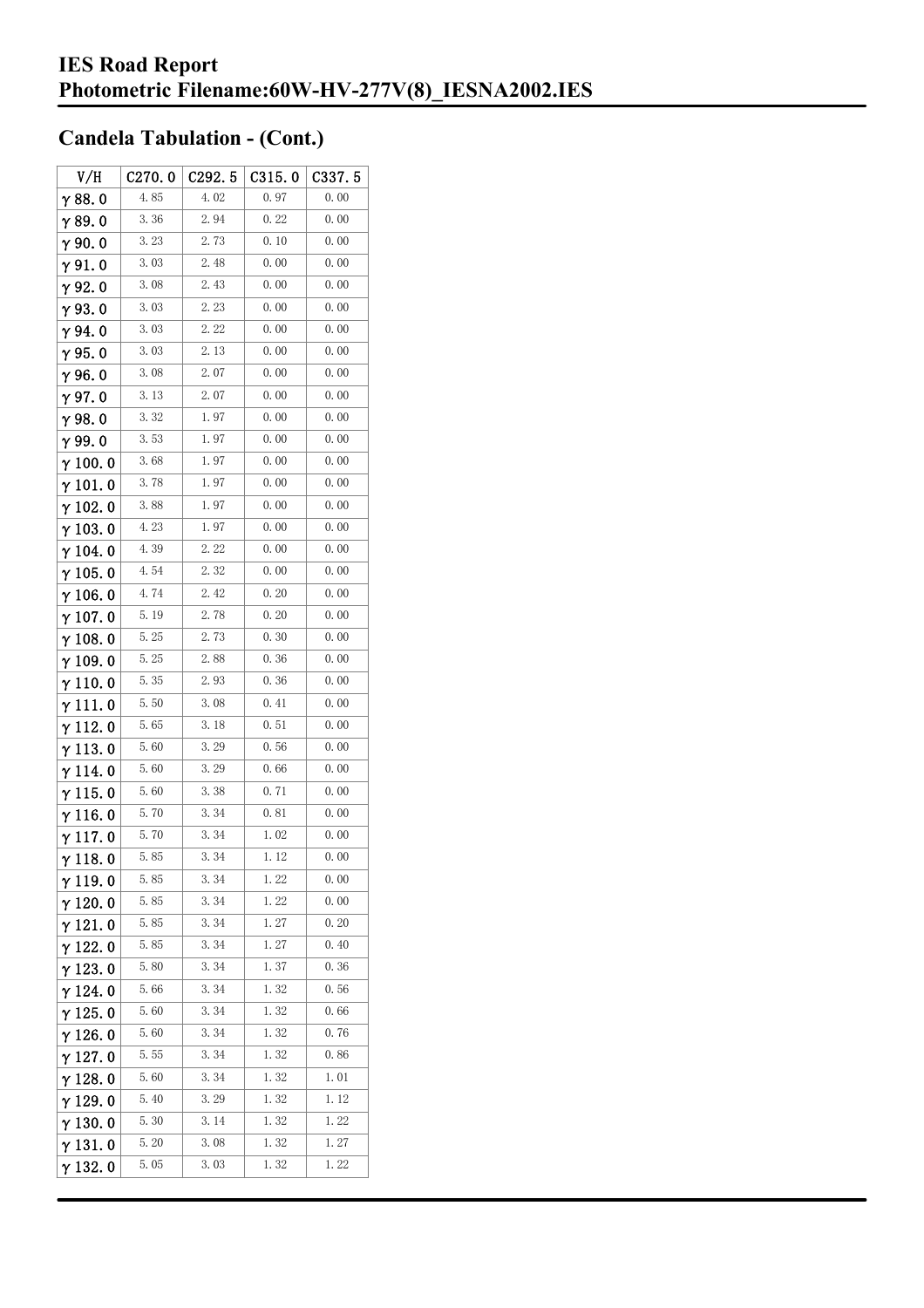| V/H             | C270.0 | C292.5 | C315.0 | C337.5 |
|-----------------|--------|--------|--------|--------|
| $\gamma$ 133.0  | 4.79   | 2.83   | 1.32   | 1.27   |
| $\gamma$ 134.0  | 4.69   | 2.88   | 1.32   | 1.32   |
| $\gamma$ 135.0  | 4.59   | 2.78   | 1.32   | 1.42   |
| $\gamma$ 136.0  | 4.54   | 2.78   | 1.32   | 1.58   |
| $\gamma$ 137. 0 | 4.54   | 2.78   | 1.32   | 1.53   |
| $\gamma$ 138. 0 | 4.49   | 2.83   | 1.32   | 1.53   |
| γ139.0          | 4.49   | 2.73   | 1.32   | 1.63   |
| $\gamma$ 140. 0 | 4.39   | 2.73   | 1.32   | 1.93   |
| $\gamma$ 141. 0 | 4.34   | 2.53   | 1.32   | 2.03   |
| $\gamma$ 142. 0 | 4.24   | 2.48   | 1.32   | 2.04   |
| $\gamma$ 143.0  | 4.14   | 2.28   | 1.32   | 2.04   |
| $\gamma$ 144. 0 | 4.09   | 2.18   | 1.42   | 2.04   |
| γ145.0          | 4.04   | 2. 12  | 1.47   | 2.04   |
| γ146.0          | 3.99   | 2.12   | 1.58   | 2.04   |
| γ 147. 0        | 3.89   | 2.12   | 1.73   | 2.04   |
| $\gamma$ 148. 0 | 3.84   | 2. 12  | 1.88   | 2.04   |
| γ 149. 0        | 3.73   | 2.12   | 1.98   | 2.04   |
| $\gamma$ 150. 0 | 3.68   | 2.12   | 2.08   | 2.09   |
| $\gamma$ 151.0  | 3.73   | 2.12   | 2.28   | 2.09   |
| $\gamma$ 152.0  | 3.48   | 2.12   | 2.44   | 2.14   |
| $\gamma$ 153. 0 | 3.38   | 2.12   | 2.44   | 2.14   |
| $\gamma$ 154. 0 | 3.28   | 2. 12  | 2.54   | 2.29   |
| $\gamma$ 155. 0 | 2.89   | 2.17   | 0.06   | 2.29   |
| $\gamma$ 156. 0 | 2.88   | 2.17   | 2.61   | 2. 29  |
| $\gamma$ 157. 0 | 2.83   | 2.32   | 2.80   | 2.29   |
| $\gamma$ 158.0  | 2.78   | 2.42   | 2.80   | 2.29   |
| $\gamma$ 159. 0 | 2.77   | 2.43   | 2.80   | 2.34   |
| $\gamma$ 160.0  | 2.92   | 2.48   | 2.80   | 2.34   |
| $\gamma$ 161. 0 | 3.03   | 2.53   | 2.80   | 2.44   |
| $\gamma$ 162.0  | 2.98   | 2.68   | 2.80   | 2.50   |
| $\gamma$ 163. 0 | 2.98   | 2.68   | 2.90   | 2.55   |
| $\gamma$ 164. 0 | 2.98   | 2. 73  | 2.90   | 2.60   |
| $\gamma$ 165.0  | 2.98   | 2.78   | 3.00   | 2.70   |
| $\gamma$ 166.0  | 2.98   | 2.78   | 3.05   | 2.70   |
| $\gamma$ 167. 0 | 3.03   | 2.88   | 3.30   | 2.75   |
| $\gamma$ 168.0  | 3.08   | 2.98   | 3.51   | 2.90   |
| $\gamma$ 169.0  | 3.13   | 3.23   | 3.61   | 3.51   |
| $\gamma$ 170.0  | 3.42   | 3.19   | 3.76   | 3.71   |
| $\gamma$ 171. 0 | 3.43   | 3.34   | 3.81   | 3.77   |
| $\gamma$ 172. 0 | 3.53   | 3.49   | 4.01   | 3.87   |
| $\gamma$ 173.0  | 3.73   | 3.54   | 4.02   | 3.87   |
| $\gamma$ 174.0  | 3.68   | 3.59   | 4.02   | 3.87   |
| $\gamma$ 175. 0 | 3.68   | 3.64   | 4.02   | 3.92   |
| $\gamma$ 176.0  | 3.68   | 3.84   | 4.22   | 3.92   |
| γ177.0          | 3.73   | 3.94   | 4.17   | 4.07   |